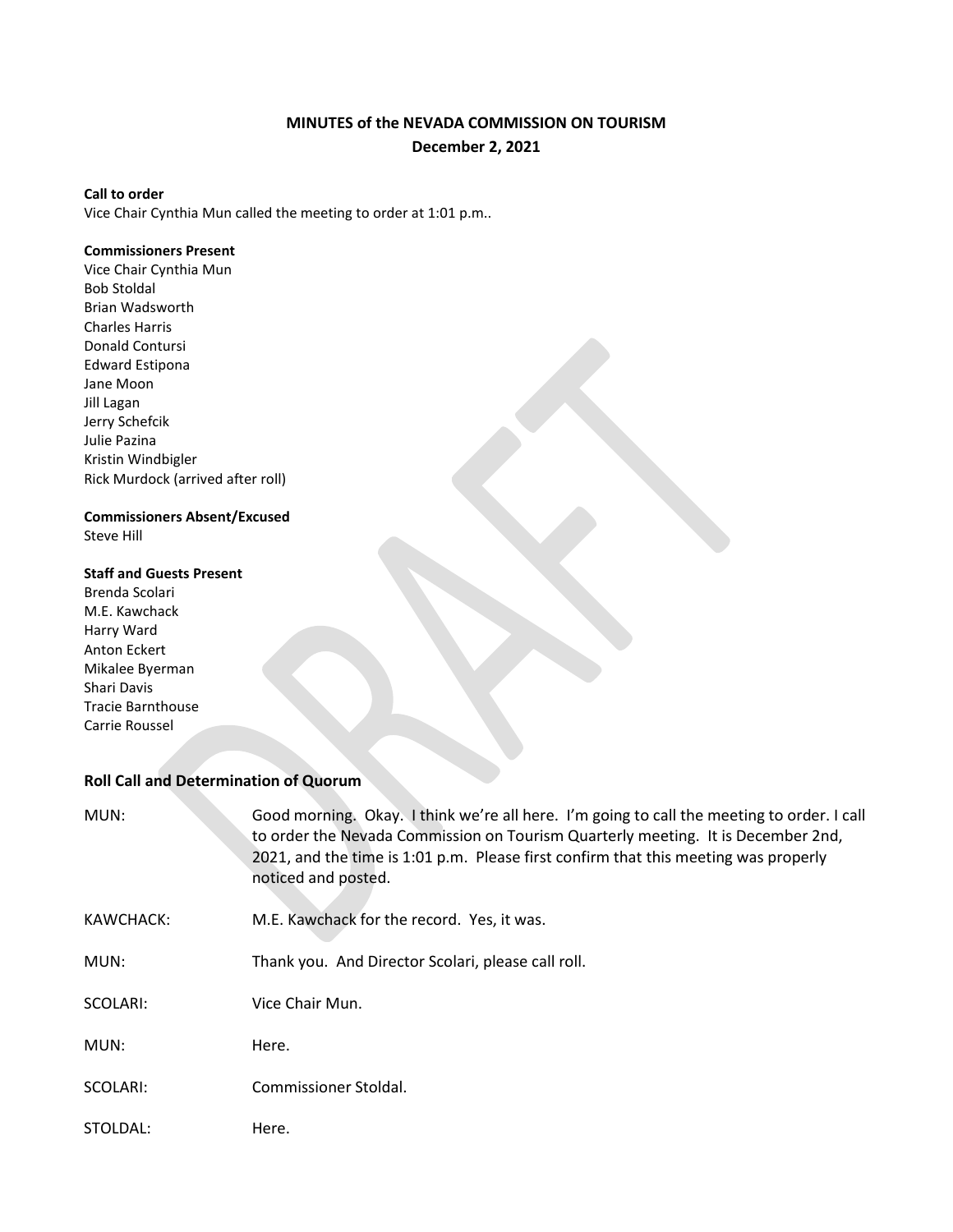| SCOLARI:          | Commissioner Wadsworth.                                                                                                                                                                                                                                                                                               |
|-------------------|-----------------------------------------------------------------------------------------------------------------------------------------------------------------------------------------------------------------------------------------------------------------------------------------------------------------------|
| <b>WADSWORTH:</b> | Here.                                                                                                                                                                                                                                                                                                                 |
| SCOLARI:          | <b>Commissioner Harris.</b>                                                                                                                                                                                                                                                                                           |
| <b>HARRIS:</b>    | Here.                                                                                                                                                                                                                                                                                                                 |
| SCOLARI:          | Commissioner Contursi.                                                                                                                                                                                                                                                                                                |
| <b>CONTURSI:</b>  | Here.                                                                                                                                                                                                                                                                                                                 |
| SCOLARI:          | Commissioner Estipona.                                                                                                                                                                                                                                                                                                |
| <b>ESTIPONA:</b>  | Here.                                                                                                                                                                                                                                                                                                                 |
| <b>SCOLARI:</b>   | <b>Commissioner Moon.</b>                                                                                                                                                                                                                                                                                             |
| MOON:             | Present.                                                                                                                                                                                                                                                                                                              |
| SCOLARI:          | Commissioner Lagan.                                                                                                                                                                                                                                                                                                   |
| LAGAN:            | Present.                                                                                                                                                                                                                                                                                                              |
| SCOLARI:          | Commissioner Schefcik.                                                                                                                                                                                                                                                                                                |
| <b>SCHEFCIK:</b>  | Here.                                                                                                                                                                                                                                                                                                                 |
| SCOLARI:          | Commissioner Pazina.                                                                                                                                                                                                                                                                                                  |
| PAZINA:           | Here.                                                                                                                                                                                                                                                                                                                 |
| <b>SCOLARI:</b>   | Commissioner Windbigler.                                                                                                                                                                                                                                                                                              |
| WINDBIGLER:       | Present on the phone.                                                                                                                                                                                                                                                                                                 |
| SCOLARI:          | Commissioner Murdock. We will mark him absent excused. Commissioner Hill. Also<br>absent excused. We do have a quorum.                                                                                                                                                                                                |
| MUN:              | Great, thank you. Let's move on to item B, public comment. Is anyone on call for public<br>comment? Okay. Hearing none, we will move to agenda item C for approval of<br>minutes. This is for the September 17th, 2021 meeting. Are there any proposals by way<br>of motion for any matter relating to those minutes? |
|                   | This is Cynthia Mun for the record. On the first line of those minutes, it says, Cynthia<br>Mun and Kate Marshall. I believe that is a mistake and we need to remove Kate<br>Marshall from that text. All right. Any other comments? If, if none, then could we have<br>a motion to approve the minutes?              |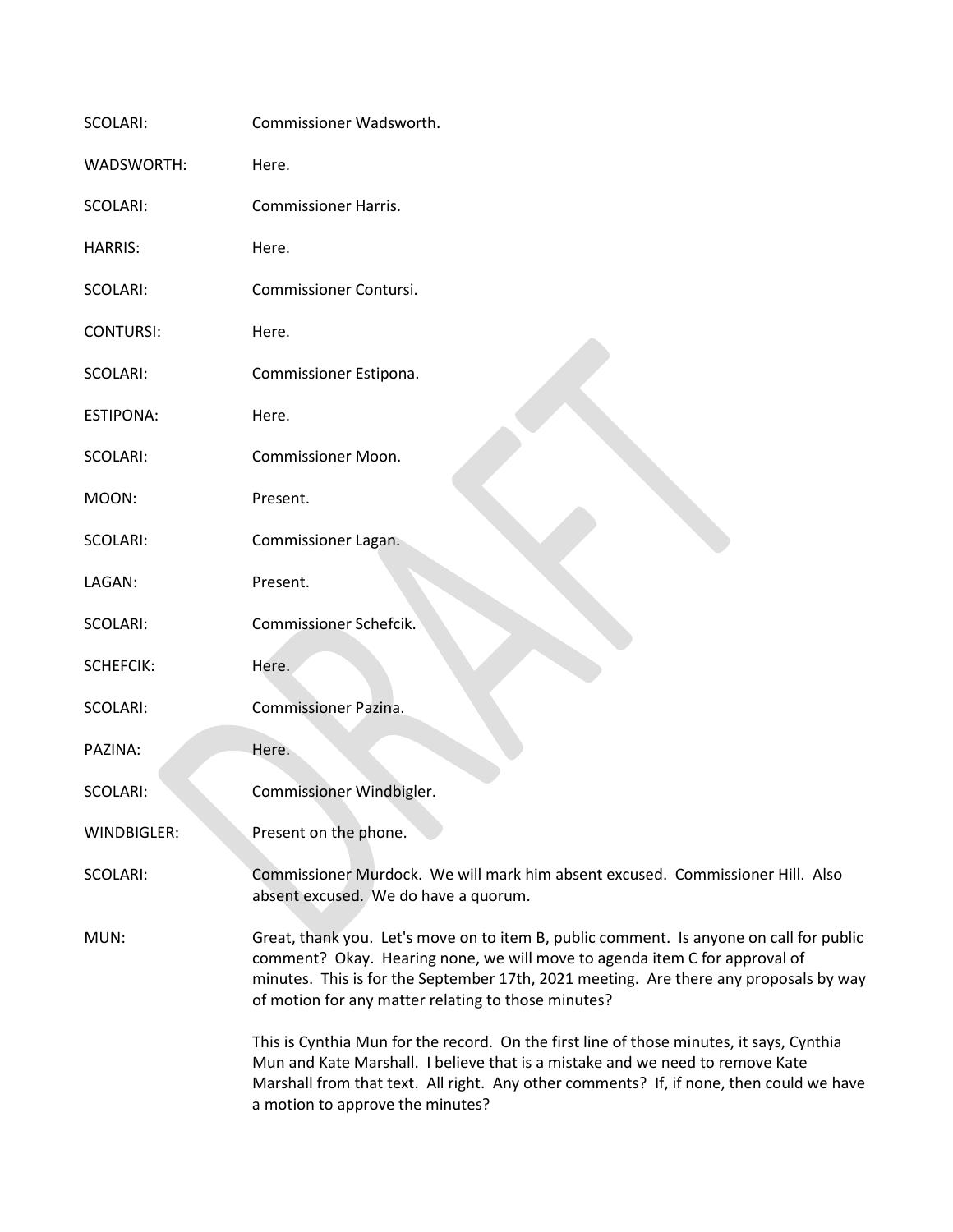### PAZINA: This is Commissioner Pazina. I would like to make a motion to approve the September 17th, 2021 Commission on Tourism minutes.

MUN: Do we have a second?

HARRIS: Second.

MUN: Great. All in favor, say aye.

MULTIPLE: Aye. Aye.

MUN The vote is unanimous. Okay. We can move to agenda item D, welcome and opening remarks. Welcome to everyone here. This has been the first in-person meeting since 2020, and I'm so excited to see faces rather than being on a screen and I hope everyone has had a wonderful Thanksgiving and that the holiday is full in its array. I'd also like to say I was happy to read the Review Journal article that said that in November, we had over 4 million visitors in Nevada, which is amazing. I think that's the second time this year since July. I'd like to congratulate Mr. Fletch Brunelle, who's the Vice President of Marketing at the LVCVA for the new moniker for Las Vegas as the Greatest Arena on Earth, for the advertising campaign that rang true with the Raiders, Golden Knights and Aviators playing on the same night in September with an unofficial fan count of over 125,000 people. In addition, Nevada is the sports capital of the world and I'd like to welcome the Wrangler National Finals Rodeo to Las Vegas again, which starts tonight. It's great to have them back, the NFR. Now on the flip side, I read the updated information from the Department of Health and Human Services indicating that there have been over 457,000 cases of COVID and over 8000 deaths in Nevada. I hope for the sake of Nevada's economy that folks will continue to get vaccinated and if we have the chance to get boosters that they do so because our economy is on the right trajectory and let's hope that it continues. So thank you. Next, are there any other comments? Anyone else? Okay. Next on the agenda item E, Director's report and budget update.

SCOLARI: Thank you, Vice Chair Mun. Welcome, commissioners. I do want to say happy holidays to everyone here in the Laxalt Chambers and in our Nevada State Museum, Las Vegas. Hello, everyone on the phone. We have a full agenda today, so I just want to briefly review some of the materials that were in your commission packets.

> One of the reports I'll call your attention to is -- we'll bring it on the screen -- the strategic plan chart, which will report on activities related to each of Travel Nevada's strategic plan programs. If you remember, when we approved the plan, the tactics may evolve quarter to quarter. We did include tactics and tasks related to program strategies, so the activities listed may change, but this is a way for you to chart progress at a glance in this format as well as know when tasks are completed. This is the best way for staff to keep you apprised of whether they're fulfilling the mission as expressed in the strategic plan. So you will be seeing this each commission meeting. Please let us know if you'd like to recommend any changes or see some improvements, just please communicate that to me or staff and we'll make that happen. I'd also like to just take a look at some of the activities and highlights in the quarterly report. Again, the full report is in your materials, and staff is present to answer any questions that you may have related to anything at all. Some of the key activity in the last quarter included the onboarding of new executive staff, Chief Officers Mikalee Byerman and Anton Eckert. If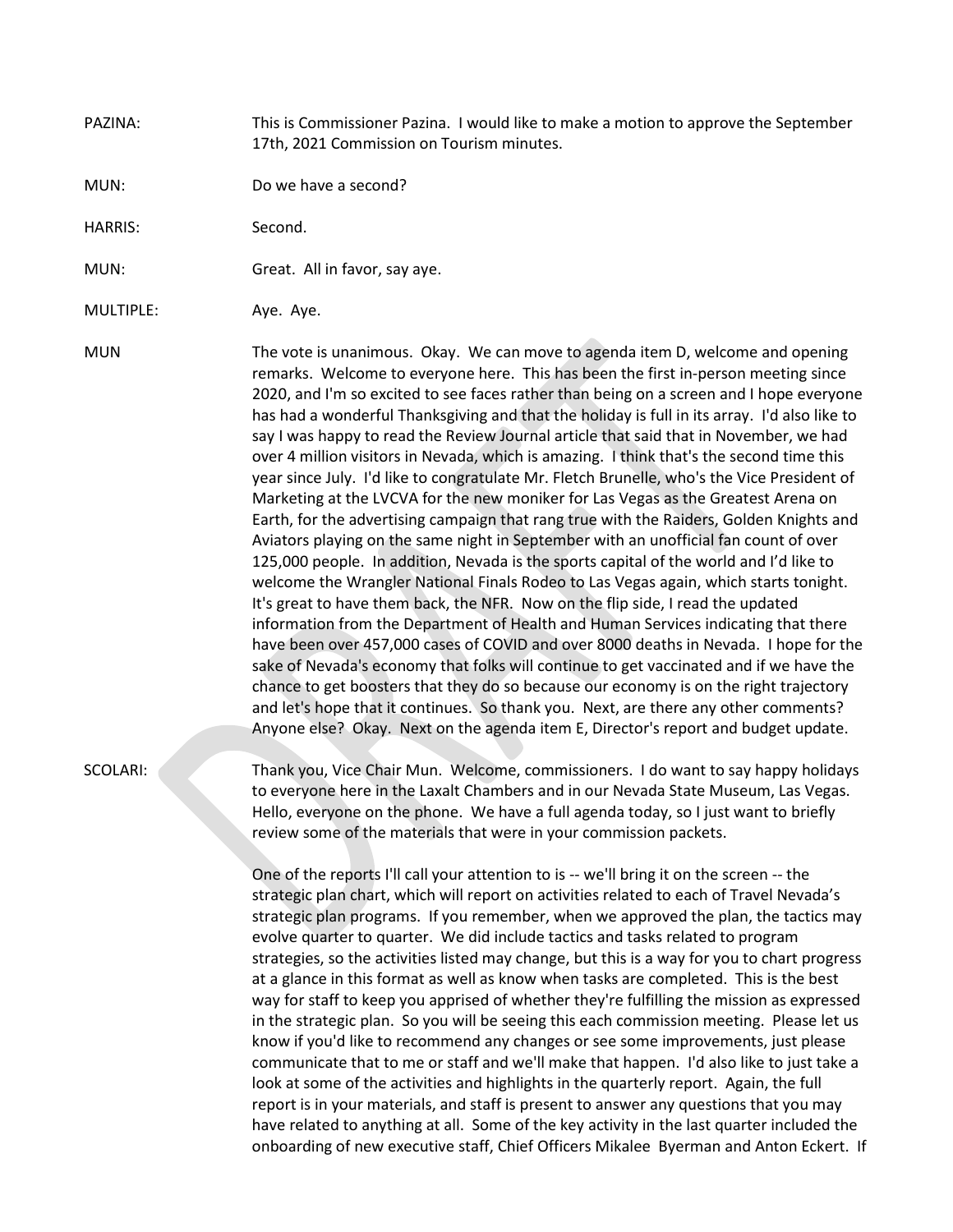you could each stand and we'll give you another welcome aboard. We're so happy to have them join the team. They both bring considerable experience and vision to their leadership roles at Travel Nevada. The industry team also attended IPW in the last quarter, US travel's largest international trade show. Travel Nevada attended as the host state in Las Vegas, which was very exciting. The show coincided with the opening of international borders, which made the whole event that much more meaningful. We attended with our representation in Mexico and the staff took over 160 appointments with tour operators and media and marketing partners, so was enormously successful and we look forward to another IPW in the spring. We continue to refine our user experience on TravelNevada.com with new content and site optimization, so I always encourage you to take a look at TravelNevada.com if you haven't recently. Lots of great improvements there. We've increased our paid media domestically along with the continued engagement in-state through the Discover Your Nevada campaign. The report in the quarterly report that tracks key performance indicators lets you know whether or not we're meeting benchmarks in regard to the metrics we've attached to marketing and one of my favorite things in the report is always the links to the national media that our PR team has gained for us, so please, if you have a chance, follow those links and take a look at those. It's some remarkable coverage. If there aren't any other questions related to the quarterly report, I'll move on to the budget review. Any questions?

Okay. So let's bring up the budget, the lodging tax account that we always look at the commission meetings. This is our year-to-date spending that tracks spending and transfers related to our legislatively approved budget. Our lodging tax collections thus far are just over \$6.4 million with total expenditures at a little over \$4.2. We'll now take a closer look at Category 31, which to remind you all is the category line item where almost all of Travel Nevada spending occurs except for operational and grant-related activity. We track the year-to-date table to prior fiscal years for a benchmark comparison. I will make note of the fact that the marketing expenses appear low because our biggest paid media invoices is for things like broadcast and digital ads. That expenditure for that kind of advertising lags considerably behind this style of reporting, so that's why it appears low related to where we are in the fiscal year but overall, I am happy to say there's a very positive trend toward normalcy in regard to revenue and I'm going to ask Kyle Shulz, our research manager, to update you on projections.

SHULZ: Thank you, Brenda. Kyle Shulz for the record. Before I get started, I did want to reiterate Commissioner Mun's sentiments of expressing excitement that we're all back in person after two-plus years of being over Zoom and not seeing each other's faces. As Brenda mentioned, we did want to provide brief updates on how we're thinking about room tax projections through the remainder of the fiscal year. And as Brenda mentioned, we are seeing some exciting movements. One thing that we try to do whenever we update our room tax projections is to take a look at how other organizations are projecting various travel sectors to play out over the next year. When we were going through this exercise a few weeks ago, here was some of the typical headlines that we were seeing. So, some of the typical headlines were things like, STR and Tourism Economics boosting their hotel forecast, American Airlines predicting strong travel demand leading into 2022, hotel executives at a recent conference in New York expressed expectations that business travel would roar back in 2022, so the outlook was under a very positive environment for the foreseeable future, at least through the end of the calendar year 2022 as well. We also take other things into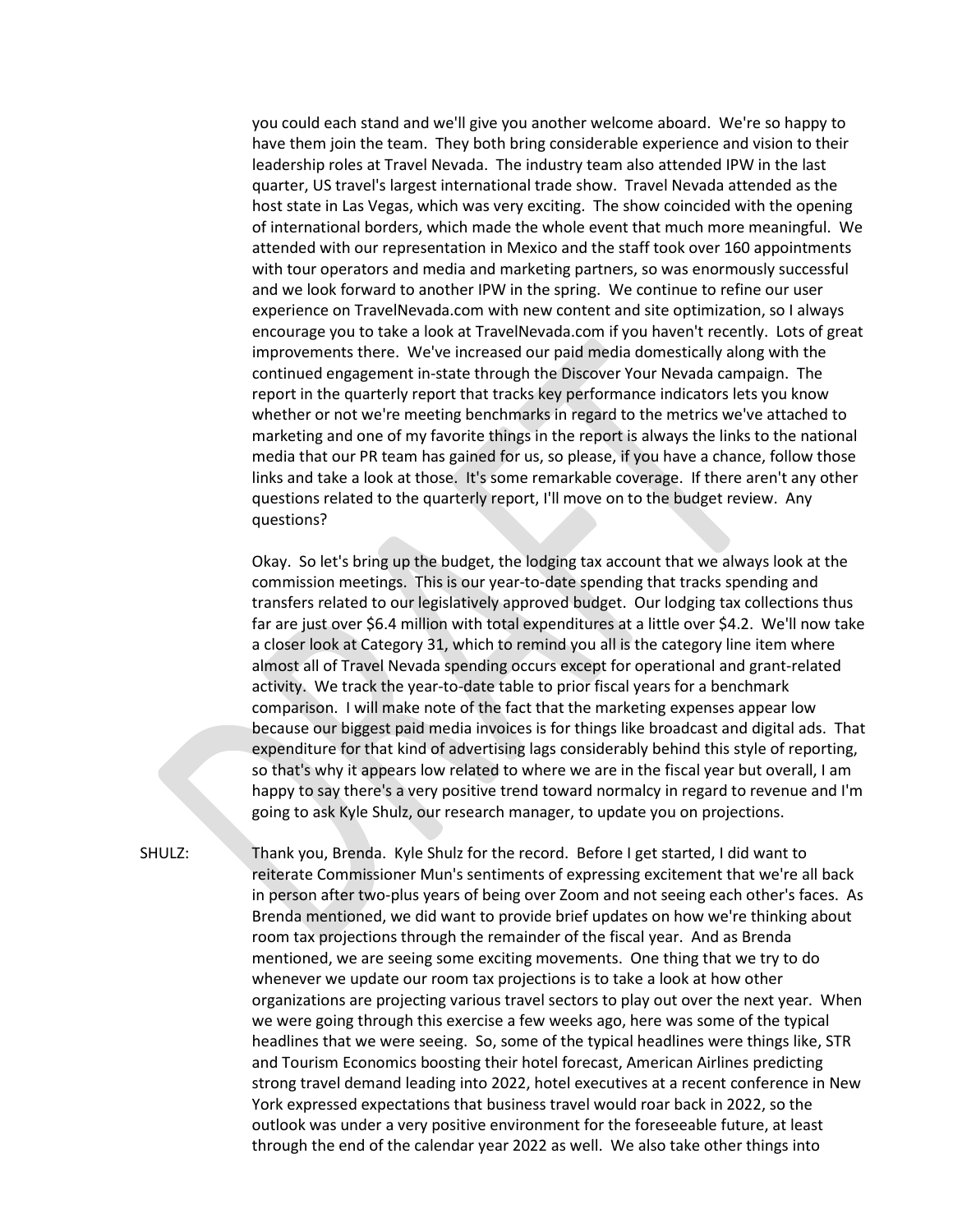consideration as well. We take into consideration travel activity indicators like TSA checkpoint arrivals. We take into consideration travel sentiment surveys that we get on a monthly or a quarterly basis. Other travel indicators as well, but what we do with the various headlines and all the different travel indicators is use that to base our underlying assumptions for each travel case.

So currently, we still have best case, worst case, and mid-level scenarios that we're trying to project out for the next fiscal year and the next couple of fiscal years. There's a lot of text on this slide, but essentially to break it down, in a mid-level scenario essentially what we're projecting is travel to gradually improve from current levels to roughly pre-pandemic level sometime in 2023. In the best-case scenario, we have room demand and ADR exceeding pre-pandemic levels relatively quickly. ADR is already at that point and then the worst-case scenario, we're projecting that, or we're assuming rather, that a new variant of covid emerges. This lowers travel demand. This lower travel demand lowers average room rates as well. If you want to go to the next slide, here's what those projections look like graphically. It's a little hard to see the worst-case scenario in this format, but you can see the best-case and the middle-case. I'll have room demand and room tax projections essentially improving from where they're at currently and in a worst-case scenario, we have room demand and room tax projections falling from current levels and stagnating throughout the fiscal year. Here, you can see what the specific breakout is for our mid-level scenario, so what we really wanted to focus in on here was the fiscal year total section and you'll notice that in FY 2022, which is still projected levels for obvious reasons, the room tax projections are \$25.6 million. This is actually higher than what they were pre-pandemic, the last pre-pandemic fiscal year after tax collections of about \$25.1 million, so currently in this current version of the forecast, we're assuming that room tax collections are going to be slightly above where they were pre-pandemic, but if you look at room demand, what we're projecting is a little bit lower than pre-pandemic levels, so room demand, we're projecting about 51.7 million rooms demanded in the state. Fiscal year19 had 55.8 million, so we're still a little bit below that.

- STOLDAL: Quick question. Stoldal for the record. Is this including inflation?
- SHULZ: Yes. I'll -- thank you for the comment, Commissioner Stoldal. I'll get to that in the next slide.
- STOLDAL: Thank you.
- SHULZ: So what's changed from the last forecast to this forecast? The previous version of the forecast, which we produced about three or four months ago, the room demand has essentially stayed pretty stable. We're still projecting around 51, 52 million room nights. What has changed is the average daily rates, so this chart shows average daily rates in Las Vegas compared to the same month in 2019 and you can see that starting in June, the average daily rates eclipsed where it was in 2019 for the first time since the start of the pandemic. Prior to June and all throughout the pandemic, the average daily rate in Las Vegas was lower. This is a trend that's being seen throughout the country. Reno is seeing a similar trend as well, but again, what we wanted to point out here is that not only has room rates increased as compared to what they were in 2019, they've actually increased a lot. It's not just a small amount, so the Las Vegas numbers that were released in October had average daily rates about 28 to 30%, higher than what they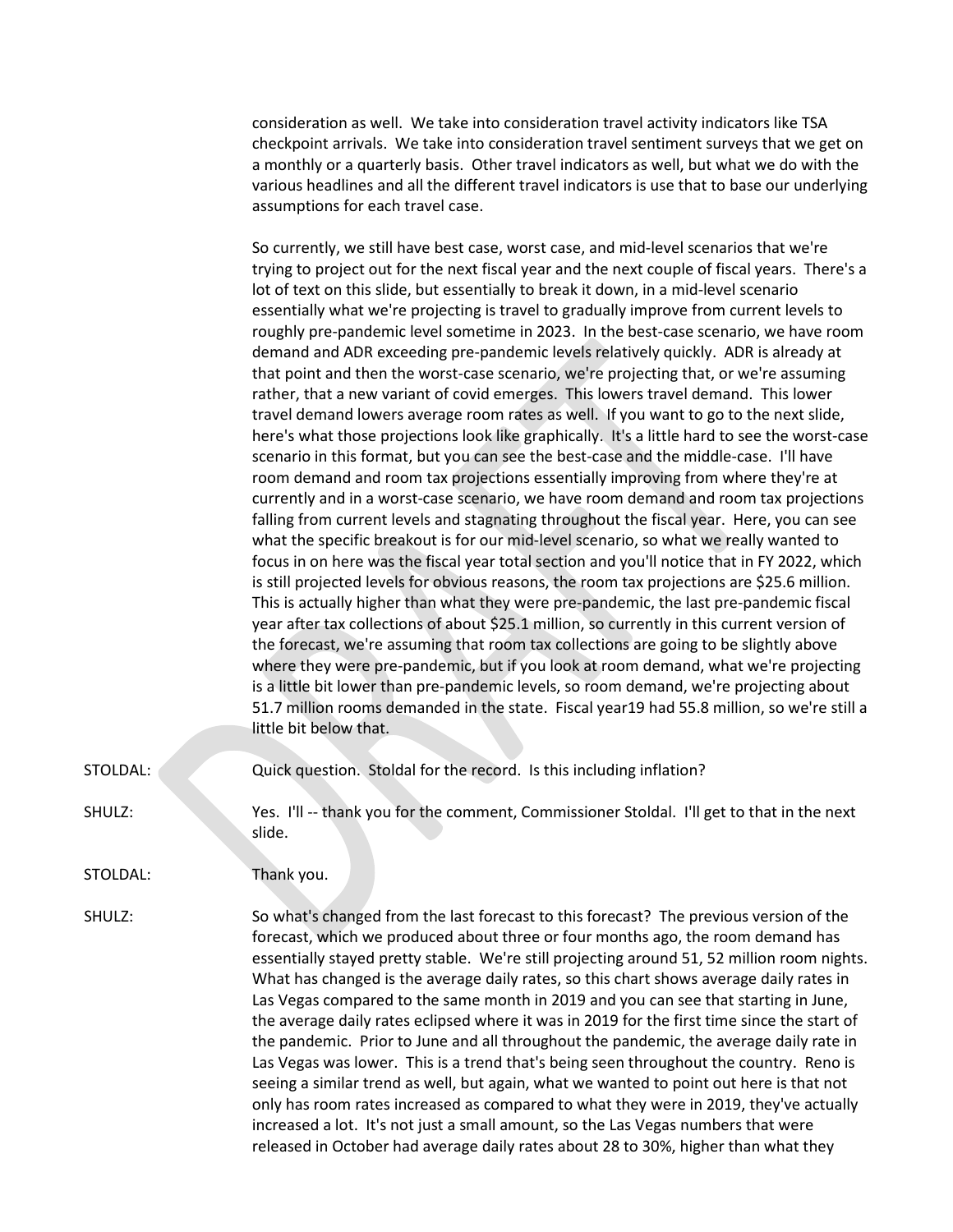were in 2019. To your comment, Commissioner Stoldal, this is partly due to inflation. It's also partly due to consumers being more willing to spend more money on hotels, but this, again, is the biggest difference from previous forecast to this forecast. The previous forecast –

STOLDAL: Does this include the, the so-called resort fee?

SHULZ: I believe it does. Yes. Going back to the previous forecast though, the projection or the assumption that we were making was that room rates would gradually improve to 2019 levels, whereas now we're assuming that room rates are going to stay above 2019 levels throughout the whole entirety of the fiscal year. Our mid-level assumption does have room rates coming down from their current levels due to, hopefully, inflation coming down a little bit, the possibility that travelers might not be as willing to spend as much money going forward on room rates, but that's by no means a guarantee. We still could be in a situation where we're seeing really high room rates for the foreseeable future.

> Go to the next slide. Obviously as you mentioned, Cynthia, there are potential risks in the near-term horizon. As I'm sure everyone in this room is aware, the new variant of the coronavirus has been found within the last week, week and a half. The first case in the US was found in California yesterday, so the new variant of the coronavirus is already in the United States, but what we don't know about this new variant is we don't know how transmissible it is. We don't know if it's more transmissible than previous variants or less transmissible. We don't know if it's more deadly or less deadly. We don't know if it's more resistant to vaccines or less resistant to vaccines. All of this is going to take time to figure out and we'll have a better understanding of how the new variant plays out in terms of health metrics over the next few weeks. The other thing that we don't know is how the new variant, if it does lead to increased cases, how that will affect travel demand. The reason I say this is the case levels for the Delta variant peaked in August in the summer months, but summer was actually a very good time for travel, so there's the possibility that even if the new variant does lead to more case levels, more hospitalizations, it may not necessarily have the same effect that previous spikes in cases led to drops in travel demand like we saw in 2020. With that, I think that's all for the presentation. If there are any questions, I'd be happy to take them.

SCOLARI: No questions? Thank you, Kyle. For the record, Brenda Scolari. I do also want to update you on the federal funding, the federal American Rescue Plan Act funding that the division is pursuing. I've received official notice that the \$13.5 million we were awarded through the EDA is now available. I'll be requesting the subaward funding for the LVCVA, RSCVA, the Division of Outdoor Recreation. I'll be requesting that drawdown in January so we can begin that programmatic spending. In the meantime, I've made a similar request of the ARPA funding for marketing from the Governor's state allocation. The process of assessing those requests statewide is underway in the Governor's office. I don't have any final decisions yet, but I'll make sure to update you once I do. I can say with confidence that between the increase in lodging tax that Kyle just described and the windfall of federal funding, we should see our revenue be restored to 2019 levels by summer, which is wonderful news. I will have to bring these additional revenues to the Interim Finance Committee to have our approved budget officially adjusted, but I'll make sure to update the commission prior to that happening. Are there any questions related to the Director's report?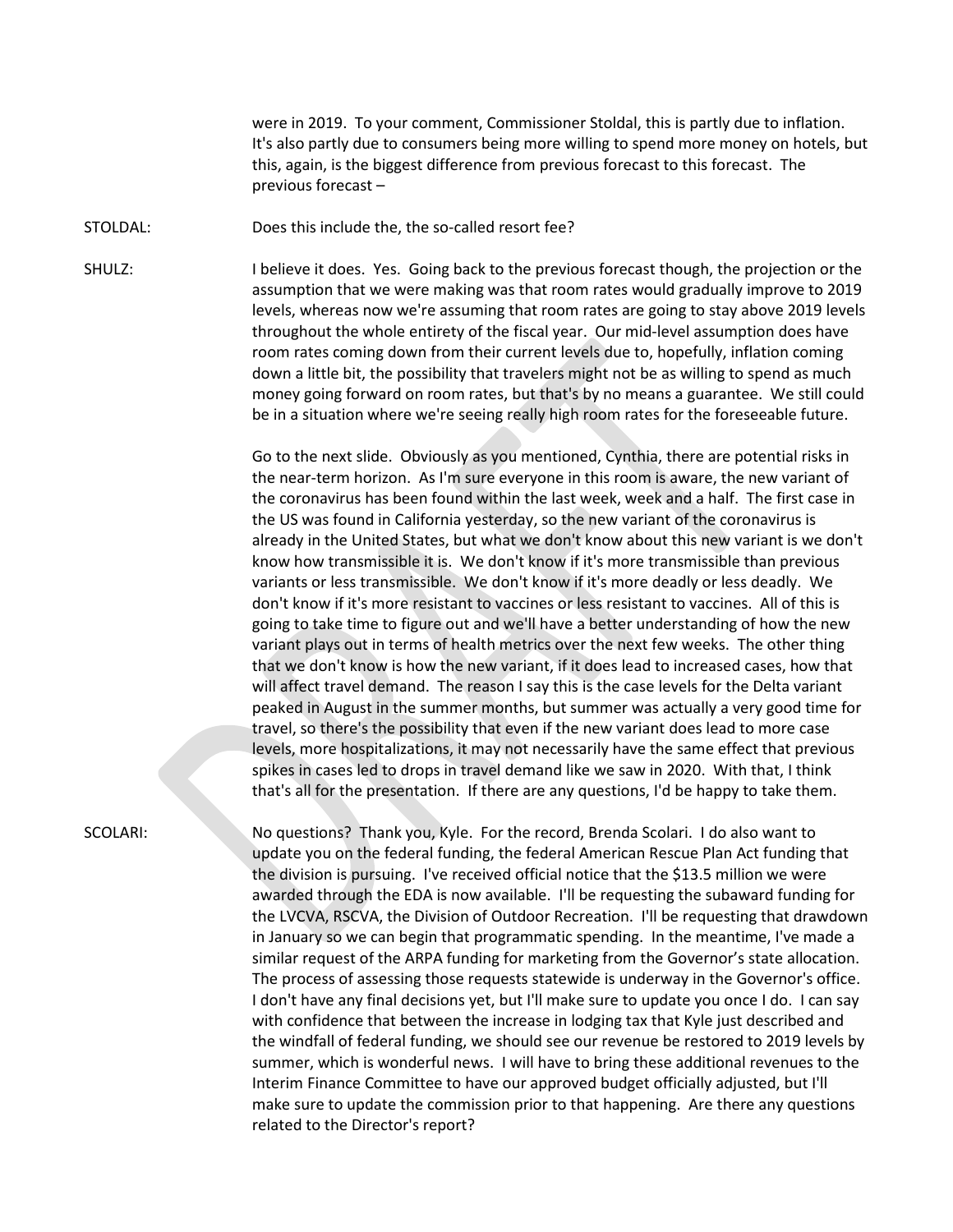| MUN:     | Hi, Cynthia Mun for the record. I do have a question. Regarding the funds requested<br>from the Governor's office, is that also limited to specific regions or is that, for example,<br>for the one from the federal, it's Las Vegas region, Reno, and the rest. Is that also the<br>case for the Governor's fund as well?                                                                                                                                                                                                                                                                                                                                                                                                                                                                                                                                                                                                                                                                                                                                                                                                                                                                                                                                                                                                                                                                                                                                                                              |
|----------|---------------------------------------------------------------------------------------------------------------------------------------------------------------------------------------------------------------------------------------------------------------------------------------------------------------------------------------------------------------------------------------------------------------------------------------------------------------------------------------------------------------------------------------------------------------------------------------------------------------------------------------------------------------------------------------------------------------------------------------------------------------------------------------------------------------------------------------------------------------------------------------------------------------------------------------------------------------------------------------------------------------------------------------------------------------------------------------------------------------------------------------------------------------------------------------------------------------------------------------------------------------------------------------------------------------------------------------------------------------------------------------------------------------------------------------------------------------------------------------------------------|
| SCOLARI: | It is. It's a similar apportionment, to cover the Metro areas, LVCVA, RSCVA with<br>populations of that size and then, of course, Travel Nevada through our grant programs<br>and marketing cover other communities. So I thought it was a fair apportionment and<br>I'm just going after a similar one through that funding bucket as well.                                                                                                                                                                                                                                                                                                                                                                                                                                                                                                                                                                                                                                                                                                                                                                                                                                                                                                                                                                                                                                                                                                                                                            |
| MUN:     | Thank you.                                                                                                                                                                                                                                                                                                                                                                                                                                                                                                                                                                                                                                                                                                                                                                                                                                                                                                                                                                                                                                                                                                                                                                                                                                                                                                                                                                                                                                                                                              |
| PAZINA:  | Julie Pazina, for the record. My question would be for Kyle and I'd also like to say that<br>was an amazing report and thank you so much. I always enjoy these and look forward<br>to them. When looking at the report in regards to projected room tax collections and<br>room demand, was the Omicron variant, which again, it's just been in the past couple of<br>weeks, but did you have a chance to really look at that when you were providing the<br>updated numbers?                                                                                                                                                                                                                                                                                                                                                                                                                                                                                                                                                                                                                                                                                                                                                                                                                                                                                                                                                                                                                           |
| SHULZ:   | Kyle Shulz for the record. These projections were produced about a month ago, so we<br>weren't anticipating the Omicron variants to be a part of the conversation. In the worst-<br>case scenario, we did assume that there would be some new variants that would come<br>to pass at some point and the assumption that was made in that scenario is, the new<br>variant would have to be very transmissible. It would have to really dampen travel<br>sentiments and travel demand, which would dampen average daily rates, so I do think<br>that is a worst-case scenario for sure and again, like I said before, in the summer months<br>of this year is when the Delta variant peaked. That didn't necessarily lead to a huge<br>drop in travel demand. It might've led to some people canceling trips and it might've<br>led to some, maybe not as high of a ceiling as we could have seen in the summer<br>months, but it didn't seem to be as big of a concern to travelers as was seen in 2020. In<br>2020 when we had huge spikes in cases, we did have huge drops in travel demand. Yes,<br>to answer your question, the Omicron variant specifically was not part of the projections<br>or the worst-case but we did assume something like that in a worst-case scenario, but<br>the worst-case scenario really would have to be a worst-case, so the Omicron variant<br>would have to be highly, highly transmissible, maybe more deadly more resistant to<br>vaccines, that sort of thing. |
| PAZINA:  | Thank you so much.                                                                                                                                                                                                                                                                                                                                                                                                                                                                                                                                                                                                                                                                                                                                                                                                                                                                                                                                                                                                                                                                                                                                                                                                                                                                                                                                                                                                                                                                                      |
| SHULZ:   | Thank you.                                                                                                                                                                                                                                                                                                                                                                                                                                                                                                                                                                                                                                                                                                                                                                                                                                                                                                                                                                                                                                                                                                                                                                                                                                                                                                                                                                                                                                                                                              |
| SCOLARI: | If there aren't any further questions, I'll move on to item F, upcoming RFPs and process.<br>Travel Nevada has three RFP approval requests for the commission today. Before we<br>look at them individually, I thought it would be a good idea to review the state process,<br>especially since we have some new commissioners, so if you take a look at the graphic in<br>front of you, as you can see, it's a lengthy process. The agency will ask the commission<br>to be involved in the steps represented by the blue boxes. We'll ask the commission<br>always when we present you with an RFP to approve the contract intent and scope and<br>the outside limits of the contract amount in step 1. From that point forward, the<br>process is taken over by the state purchasing department who posts the proposal,                                                                                                                                                                                                                                                                                                                                                                                                                                                                                                                                                                                                                                                                              |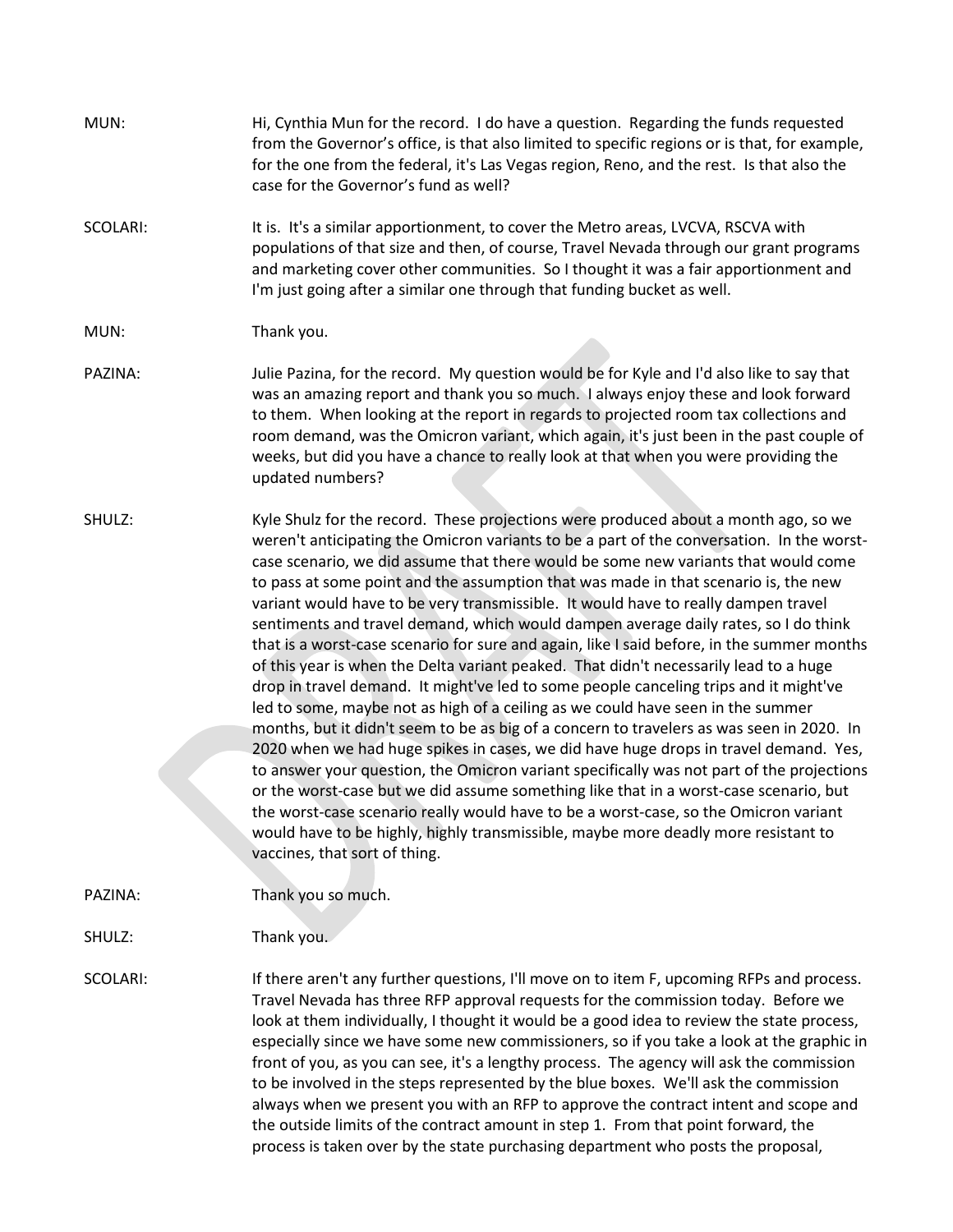communicates to the registered vendors on their list, reviews the proposals along with an evaluation committee and it's at that point that we welcome the contribution of commissioners. Anytime we have an RFP, if you feel that the subject matter is something you're interested in and you could contribute to that committee, please let us know and then that's absolutely welcome. It is a commitment of time and there are a lot of materials to read in the process, but it's a really valuable contribution to the agency and well worth doing, so please always keep that in mind. Once a scored vendor selection is made by that evaluation committee, then the contract is prepared by purchasing. Any contract over a \$100,000 is reviewed and approved by the Board of Examiners, which is chaired by the Governor. Contracts under that amount

are approved by the Governor's finance office.

So if there are no questions about that, we'll move on to the RFPs themselves. The first is for a destination development facilitator. We need an experienced facilitator to run communities, stakeholder workshops, for our destination development program. As you know, that's new within our strategic plan and we really don't have anyone on staff with that specific skillset, and it really is a skill to solicit public input within that context. We've been awarded \$1.6 million by the EDA to augment that program funding and we'd like to subaward for tourism projects in the next two years. We're planning to hire a destination development position, a Travel Nevada staffer, but a statewide assessment of projects is a big undertaking and we really feel like a facilitator would enhance the overall program and expedite it. So what we have here is the development form, which kind of launches the RFP process itself. The contract limits will be \$250,000 for the contract term. Our typical contract term is two years and then we have an option to re-up the contract for another two based on evaluation and meeting all of the established benchmarks that are established within the original evaluation, and the project overview is detailed here. I think what I'll do is I'll go through all three of the RFPs and then take any questions at the end, so let's move on now to our economic impact study RFP.

Travel Nevada reports on tourism economic impacts in every county statewide, so we really feel like this data, the work provided by this consultant, is something that each of our tourism partners benefits from, lends information and insights into economic decision-making and of local agencies and businesses and really, this arms us with all the information we need to let everyone know that tourism in every community is important, so the contract amount for this RFP is \$350,000, again, a two-year term, and the project overview is detailed. Kyle Shulz is the manager of this contract. He's available for any questions related to this one.

We'll move on to our integrated marketing agency of record. This is the largest contract we issue by far, contract or set of contracts. We solicit for agencies of record in the areas of brand and creative development, media buying, and PR/communications. Historically, we, Travel Nevada, has contracted with one agency of record for marketing services. In recent years, we've separated that into multiple contracts in different service categories and this one is structured to allow the evaluation committee to award a single vendor in more than one service category if they outscore competitors in those areas, so the entire contract amount for two years is \$25 million, which is a large sum, but when you consider that in a normal funding year, our entire department budget is \$26 million, Travel Nevada's expenditures through these contract would normally be between \$12 and \$15 million, so that's how we arrive at these figures and that would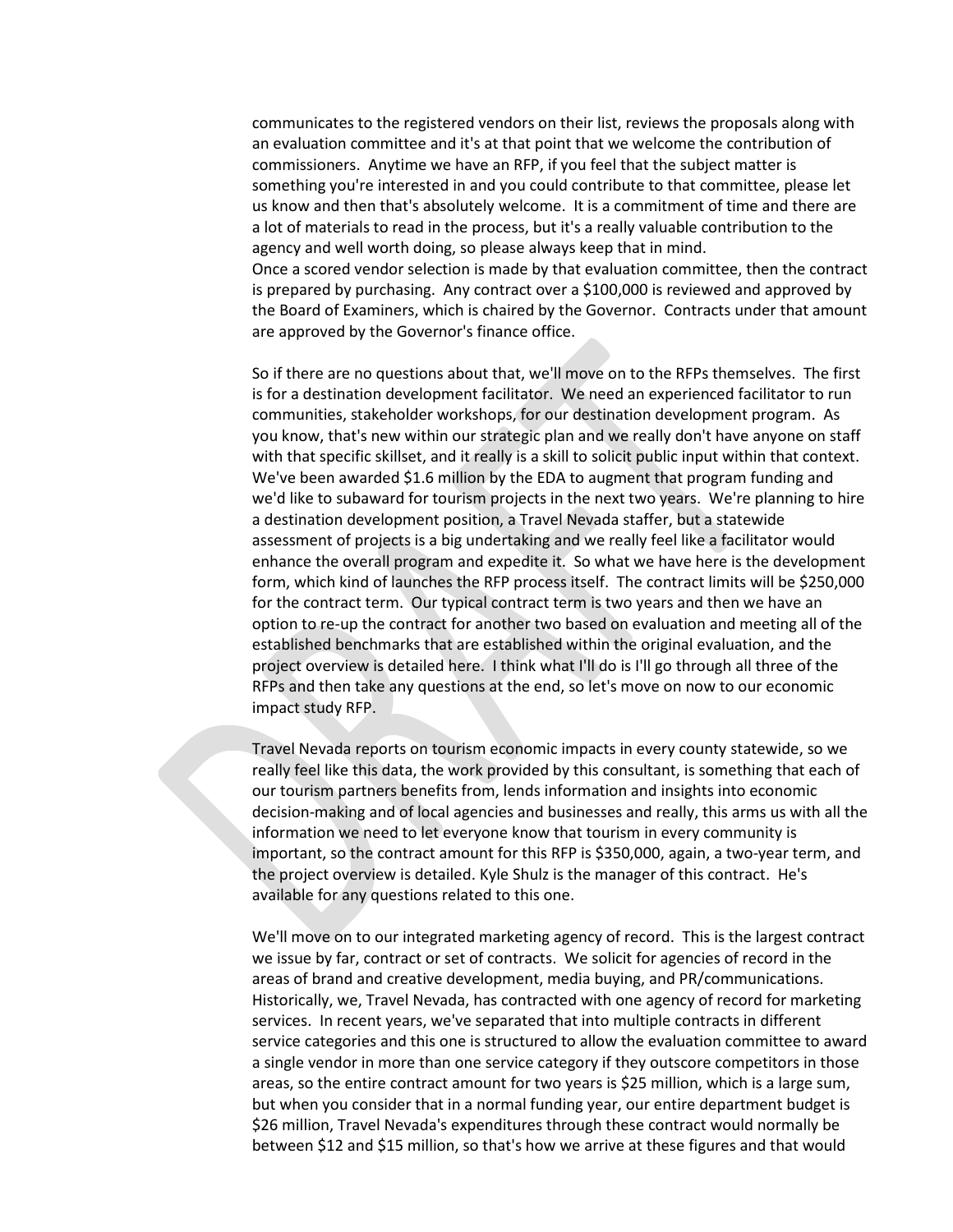|                | encompass all three contracts. So again, the details of the scope of the contract are in<br>this RFP development form. Our chief marketing officer will supervise this contract,<br>Mikalee Byerman, who is here today. Are there any questions related to any of these?<br>Commissioner Pazina.                                                                                                      |
|----------------|-------------------------------------------------------------------------------------------------------------------------------------------------------------------------------------------------------------------------------------------------------------------------------------------------------------------------------------------------------------------------------------------------------|
| PAZINA:        | Thank you so much. I imagine a lot of work went into getting these ready. My question<br>was in regards to the economic development one. You had mentioned two years, but it<br>looks like that's from July 1, 2 -- 2023 through June 30th, 2027. So would that \$350,000<br>then be split over two or four years?                                                                                    |
| SCOLARI:       | Commissioner Pazina, I think that's an error.                                                                                                                                                                                                                                                                                                                                                         |
| PAZINA:        | Okay.                                                                                                                                                                                                                                                                                                                                                                                                 |
| SCOLARI:       | Oh, okay. I think for consistency sake, we need it to be two on each, so --                                                                                                                                                                                                                                                                                                                           |
| PAZINA:        | Okay.                                                                                                                                                                                                                                                                                                                                                                                                 |
| SCOLARI:       | -- it is an error. We'll change that to just be a two-year limit on the contract.                                                                                                                                                                                                                                                                                                                     |
| PAZINA:        | Thank you.                                                                                                                                                                                                                                                                                                                                                                                            |
| STOLDAL:       | Brenda?                                                                                                                                                                                                                                                                                                                                                                                               |
| SCOLARI:       | Commissioner Stoldal.                                                                                                                                                                                                                                                                                                                                                                                 |
| STOLDAL:       | Just along the same lines, do I understand correctly that to go to the BOE, it needs to be<br>above a \$100,000? Is that annual or is it just for the, for a particular contract? In other<br>words, if you've got \$75 one year and \$75 and it was a two-year deal, does that put it<br>above or is -- help me understand that.                                                                     |
| SCOLARI:       | I believe it's for the two-year limit. Yeah, the entire contract.                                                                                                                                                                                                                                                                                                                                     |
| STOLDAL:       | So if it was a three-year period at \$50,000 a year, it would still go to the bureau of<br>examiners.                                                                                                                                                                                                                                                                                                 |
| SCOLARI:       | That's correct.                                                                                                                                                                                                                                                                                                                                                                                       |
| STOLDAL:       | Great. Thank you.                                                                                                                                                                                                                                                                                                                                                                                     |
| SCOLARI:       | <b>Commissioner Harris.</b>                                                                                                                                                                                                                                                                                                                                                                           |
| <b>HARRIS:</b> | Thank you. Quick question regarding the process of this. I've seen a lot of states that go<br>through an economic development and other RFPs when they go to report out on the<br>results of these, they don't often match with the destinations that they're doing. How is<br>that integrated in the approach of these RFPs so that the state and the actual<br>destination speak off the same page? |
| SCOLARI:       | I'll let our research manager, Kyle, speak to that.                                                                                                                                                                                                                                                                                                                                                   |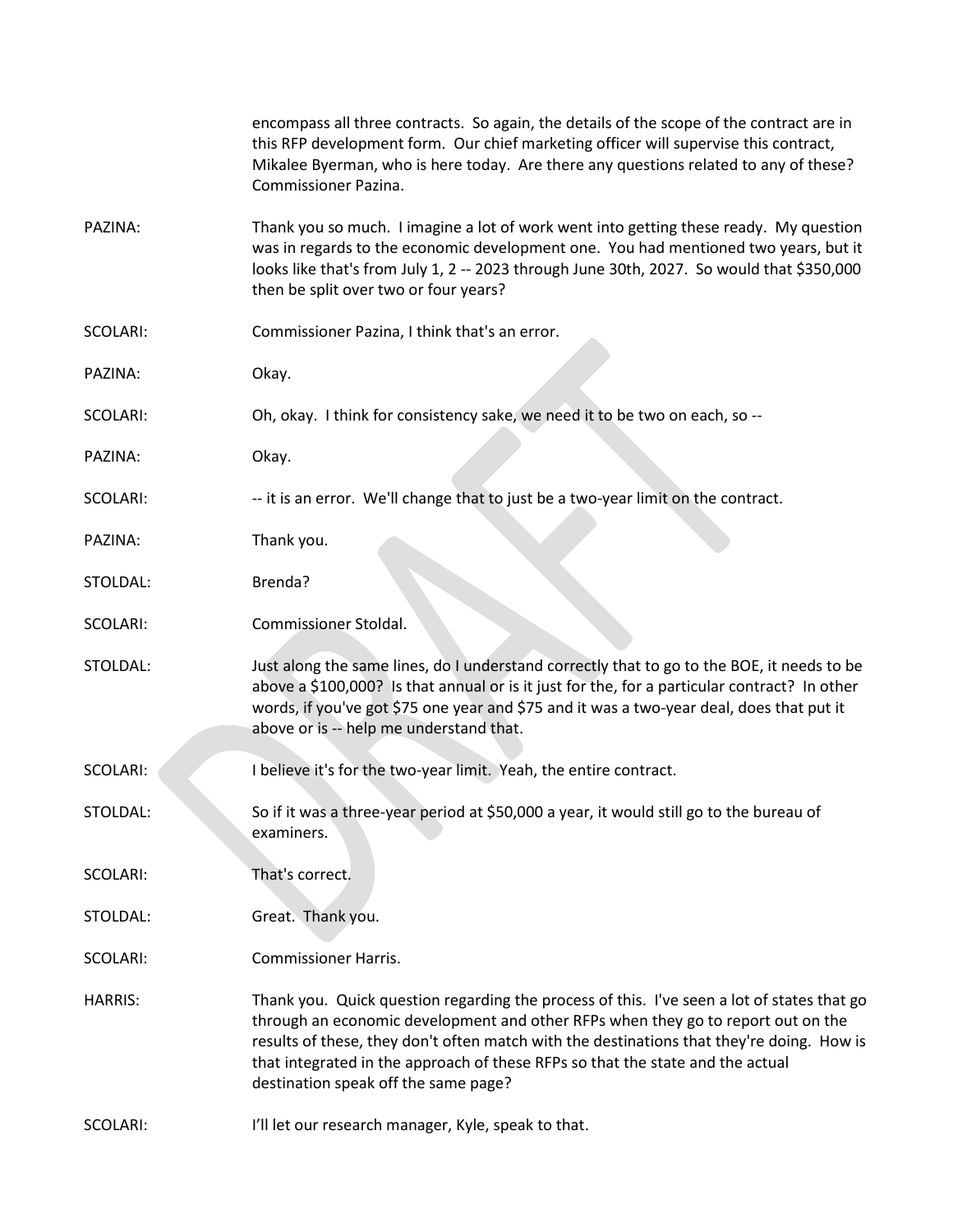| SHULZ:            | Yeah, thanks for the question, Commissioner Harris. Typically, how we handle the<br>economic impact analysis, whatever vendor we work with, they use the data that we<br>have available to us. So, for fiscal data, they use room tax collections, which we get<br>from the state. For visitor volume estimates, we use the visitor volume estimates from<br>the LVCVA and the RSCVA, so those are already integrated into the study and similarly,<br>other metrics from the LVCVA and RSCVA are incorporated into that too, so we are all<br>speaking roughly the same language.                  |
|-------------------|-----------------------------------------------------------------------------------------------------------------------------------------------------------------------------------------------------------------------------------------------------------------------------------------------------------------------------------------------------------------------------------------------------------------------------------------------------------------------------------------------------------------------------------------------------------------------------------------------------|
| SCOLARI:          | Commissioner Wadsworth.                                                                                                                                                                                                                                                                                                                                                                                                                                                                                                                                                                             |
| <b>WADSWORTH:</b> | I just have a question on the economic development one. Within this RFP, I see this<br>where it talks about different figures where there'll be reported from, so you have the<br>five predefined regions and the 17 counties. Where would the tribal nations within the<br>State of Nevada be included within these defined parameters of this study? So, I think it<br>would be impactful if the tribes could be included somewhere within the study or<br>myself as the Nevada Indian Commission -- any way to facilitate that or even with Stacey<br>Montooth, our executive director, as well. |
| SCOLARI:          | All 27 tribes are accounted for within the Indian territory, which is one of the six<br>territories listed. I don't believe there is any individual tribal economic data, but I think<br>statewide, there is. Kyle, is there anything additional you'd like to add to that?                                                                                                                                                                                                                                                                                                                         |
| SHULZ:            | Kyle Shulz for the record. It's a good question, Commissioner Wadsworth. Historically<br>speaking, we haven't produced any profiles or any sort of specific economic impacts<br>related to the tribal territories but that's certainly something we can include in this RFP<br>going forward. Whatever data we can get our hands on, we can work with you on that<br>as well. That can be incorporated into the scope.                                                                                                                                                                              |
| SCOLARI:          | Thank you, commissioner. Any other questions?                                                                                                                                                                                                                                                                                                                                                                                                                                                                                                                                                       |
| MUN:              | Okay. If we don't have any more questions, I believe we need a motion to move to<br>approve proceeding with the destination development facilitation, integrated agencies<br>of record and economic impact RFPs. Is there a motion?                                                                                                                                                                                                                                                                                                                                                                 |
| <b>CONTURSI:</b>  | Donald Contursi for the record. I second the motion.                                                                                                                                                                                                                                                                                                                                                                                                                                                                                                                                                |
| MUN:              | Do we have a second?                                                                                                                                                                                                                                                                                                                                                                                                                                                                                                                                                                                |
| <b>HARRIS:</b>    | Second.                                                                                                                                                                                                                                                                                                                                                                                                                                                                                                                                                                                             |
| MUN:              | Okay. All of those in favor, please say, aye.                                                                                                                                                                                                                                                                                                                                                                                                                                                                                                                                                       |
| WARD:             | For the record, Harry Ward --                                                                                                                                                                                                                                                                                                                                                                                                                                                                                                                                                                       |
| MUN:              | Oh.                                                                                                                                                                                                                                                                                                                                                                                                                                                                                                                                                                                                 |
| WARD:             | -- Deputy Attorney General. Just so the record's clear, we had a motion and a second,<br>correct?                                                                                                                                                                                                                                                                                                                                                                                                                                                                                                   |
| MUN:              | Yes.                                                                                                                                                                                                                                                                                                                                                                                                                                                                                                                                                                                                |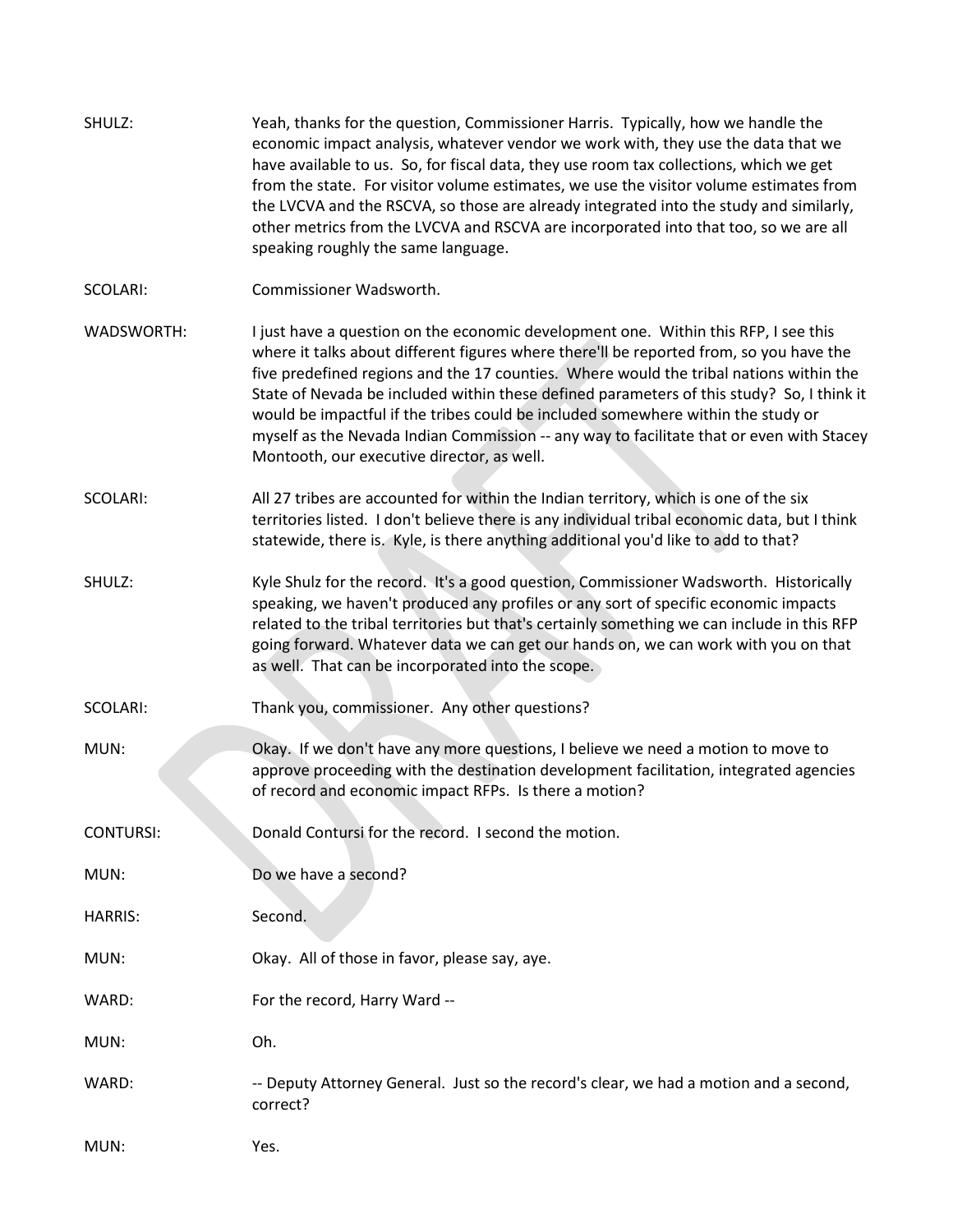| WARD:     | Thank you.                                                                                                                                                                                                                                                                                                                                                                                                                                                                                                                                                                                                                                                                                                                                                                                                                                                                                                                                                                                                                                                                                                                                                                                                                                                                                                                                                                                                                 |
|-----------|----------------------------------------------------------------------------------------------------------------------------------------------------------------------------------------------------------------------------------------------------------------------------------------------------------------------------------------------------------------------------------------------------------------------------------------------------------------------------------------------------------------------------------------------------------------------------------------------------------------------------------------------------------------------------------------------------------------------------------------------------------------------------------------------------------------------------------------------------------------------------------------------------------------------------------------------------------------------------------------------------------------------------------------------------------------------------------------------------------------------------------------------------------------------------------------------------------------------------------------------------------------------------------------------------------------------------------------------------------------------------------------------------------------------------|
| MUN:      | Okay. All those in favor, please indicate by saying aye.                                                                                                                                                                                                                                                                                                                                                                                                                                                                                                                                                                                                                                                                                                                                                                                                                                                                                                                                                                                                                                                                                                                                                                                                                                                                                                                                                                   |
| MULTIPLE: | Aye.                                                                                                                                                                                                                                                                                                                                                                                                                                                                                                                                                                                                                                                                                                                                                                                                                                                                                                                                                                                                                                                                                                                                                                                                                                                                                                                                                                                                                       |
| MUN:      | Any opposed? The motion carries unanimously. Okay. Now we can move on to agenda<br>item G-                                                                                                                                                                                                                                                                                                                                                                                                                                                                                                                                                                                                                                                                                                                                                                                                                                                                                                                                                                                                                                                                                                                                                                                                                                                                                                                                 |
| WARD:     | For the record, Harry Ward, Deputy Attorney General. Excuse me. I'm sorry, Vice Chair,<br>but just for the record, it was not unanimous. I know Commissioner Murdock is here,<br>but we do have one missing, so we did not have a unanimous vote.                                                                                                                                                                                                                                                                                                                                                                                                                                                                                                                                                                                                                                                                                                                                                                                                                                                                                                                                                                                                                                                                                                                                                                          |
| MUN:      | I'm sorry.                                                                                                                                                                                                                                                                                                                                                                                                                                                                                                                                                                                                                                                                                                                                                                                                                                                                                                                                                                                                                                                                                                                                                                                                                                                                                                                                                                                                                 |
| WARD:     | But are we missing Commissioner Hill? I apologize if we do have a --                                                                                                                                                                                                                                                                                                                                                                                                                                                                                                                                                                                                                                                                                                                                                                                                                                                                                                                                                                                                                                                                                                                                                                                                                                                                                                                                                       |
| SCOLARI:  | We are.                                                                                                                                                                                                                                                                                                                                                                                                                                                                                                                                                                                                                                                                                                                                                                                                                                                                                                                                                                                                                                                                                                                                                                                                                                                                                                                                                                                                                    |
| WARD:     | -- full commission. So we don't have                                                                                                                                                                                                                                                                                                                                                                                                                                                                                                                                                                                                                                                                                                                                                                                                                                                                                                                                                                                                                                                                                                                                                                                                                                                                                                                                                                                       |
| SCOLARI:  | We are missing Commissioner Hill. That's correct.                                                                                                                                                                                                                                                                                                                                                                                                                                                                                                                                                                                                                                                                                                                                                                                                                                                                                                                                                                                                                                                                                                                                                                                                                                                                                                                                                                          |
| WARD:     | And if he was a voting member --                                                                                                                                                                                                                                                                                                                                                                                                                                                                                                                                                                                                                                                                                                                                                                                                                                                                                                                                                                                                                                                                                                                                                                                                                                                                                                                                                                                           |
| SCOLARI:  | Commissioner Murdock is present.                                                                                                                                                                                                                                                                                                                                                                                                                                                                                                                                                                                                                                                                                                                                                                                                                                                                                                                                                                                                                                                                                                                                                                                                                                                                                                                                                                                           |
| WARD:     | I know and for the record, we want to let the record know that he is present.                                                                                                                                                                                                                                                                                                                                                                                                                                                                                                                                                                                                                                                                                                                                                                                                                                                                                                                                                                                                                                                                                                                                                                                                                                                                                                                                              |
| MUN:      | Thank you. Okay. So, I'm sorry. I misunderstood. Since Commissioner Hill was not<br>here, I didn't think that I had to indicate that it was unanimous without him, but now I<br>know. Thank you. Okay. Now we can move on to agenda item G. This is the review of<br>the Travel Nevada marketing grants. Hello, Ms. Bombard. Nice to see you.                                                                                                                                                                                                                                                                                                                                                                                                                                                                                                                                                                                                                                                                                                                                                                                                                                                                                                                                                                                                                                                                              |
| DAVIS:    | Nice to see you too. Good afternoon, Madam Vice-Chair and members of the<br>commission. It is so nice to see you in person. For the record, my name is Shari Davis<br>and I'm the Rural Programs Manager for Travel Nevada. It is my pleasure to present to<br>you the fiscal year 2022 second cycle rural marketing grant recommendations approved<br>by the Territory Advisory Committee consisting of our territory chairs with Rural<br>Commissioner Jane Moon, Chief Industry Development Officer Anton Eckert and<br>Industry Programs Manager, Christian Passink as advisory members. In this cycle, we<br>received 102 grant applications requesting \$983,000,748.25 in funding. We only had<br>\$760,000 to distribute, so \$223,748.25 had to be cut or denied. Ninety-one grants are<br>recommended for funding. I began, as I typically do, by sorting the grants into<br>categories so they can be compared side-by-side and then I reviewed all the backup<br>documentation. If anything was missing, applicants were contacted and given the<br>opportunity to submit additional backup quotes or information. Each grant was read<br>completely, and ineligible projects or portions of the budget were cut out immediately.<br>Quotes were reviewed to see where cuts could be made that would still allow the<br>projects or portions of the projects to be completed and when the return on investment |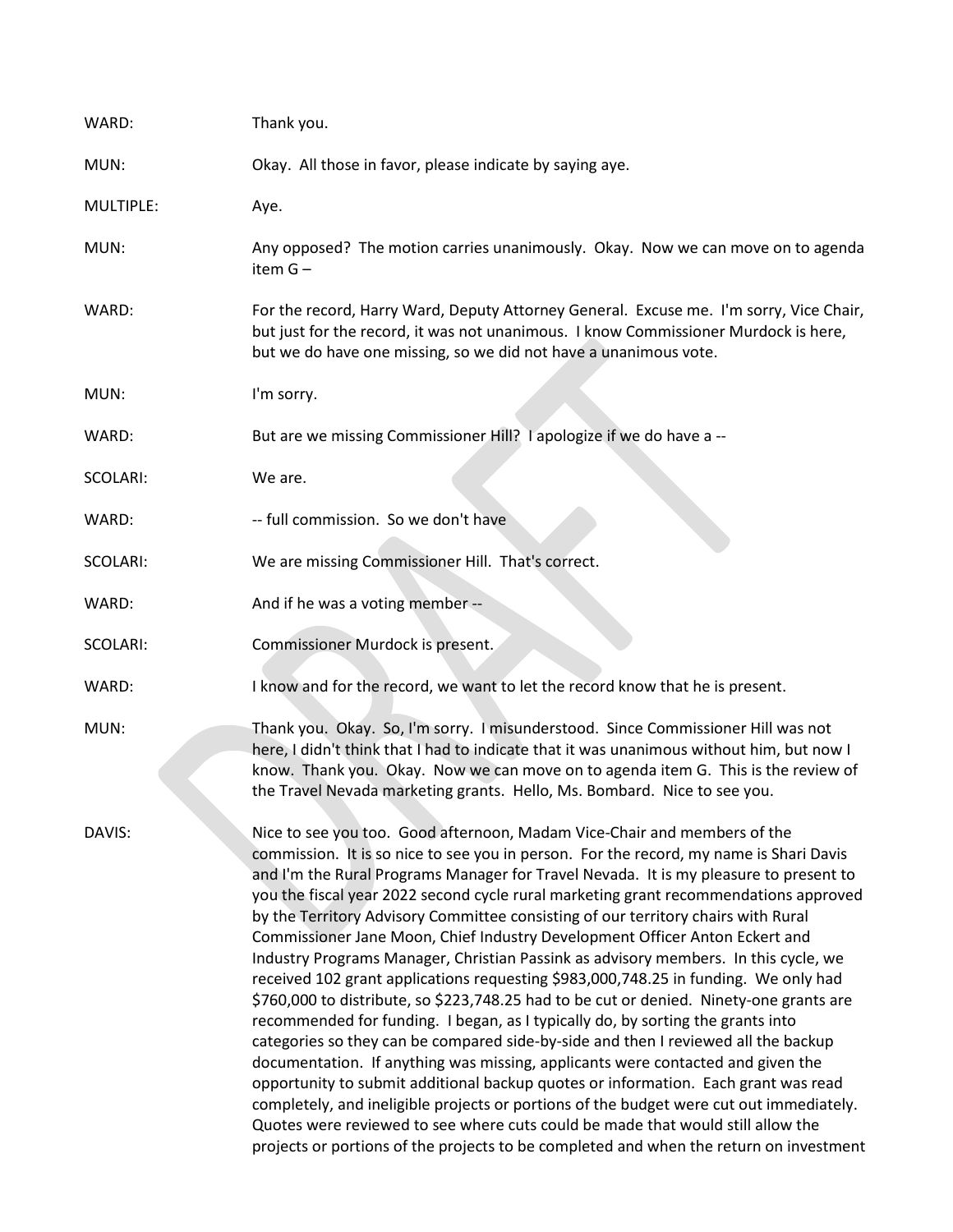seemed similar for applicants with multiple projects, those applicants were contacted so their priorities could be taken into consideration when determining which projects should be cut or denied. Once that was completed, the amount left to cut was determined and then the projects with the lowest ROI were cut or denied until the correct total was reached. If there are no questions, I'm assuming there probably are though, I respectfully request approval of the fiscal year 2022 second cycle rural marketing grant recommendations.

- MUN: Do we have any questions?
- PAZINA: This is Julie Pazina for the record. Just to comment, Shari, you and the Travel Nevada team, the entire committee that works on this do such an exceptional job every single time. I read through every one of those that comes in on our packet and looking at all those projects and having to make those decisions is so challenging and as I shared with you earlier, I'd also like to say for the record that I am so happy that trade shows are back in the budget, so thank you so much for all of your hard work.
- DAVIS: Thank you so much.
- MUN: Cynthia Mun for the record. I agree with Commissioner Pazina that this is a lot of work and you do an amazing job every time we meet in the commission, so thank you so much for all that hard work. I do have, on the other hand, a request that it would be helpful for, for me to understand where the money's being allocated in terms of categories. Is there –
- DAVIS: There is. I actually do have that information. Let me pull out of my giant binder.
- MUN: Ah, thank you.
- 

DAVIS: Just so you know, this is how many pages I read, so it is time-consuming for sure, but I do have it divided into categories loosely based on the budgets themselves. As the applicants complete the applications, they put data or numbers into the budget and so that's what these are kind of based on, so by far the highest expenditure is actually print, which was surprising but I also would like to point out that 95% of these print projects also include a digital component, so when they are advertising in these various magazines that seems to be the norm, the standard now that there is a digital component to that and print also includes brochures as well as distribution and that distribution, like going through Certified Folder and all of that, also includes a digital component, so it says print, but I believe that's also a bit of a misnomer because it does include a digital component as well, so I did want to point that out. There's also \$118,300, so that equals 22.69% goes to print. There's also 15% approximately for digital in general, so that includes SEO and all of those sorts of things, TripAdvisor things, all sorts of geo-fencing, well, all of the digital things. \$61,000 went to events, which is really exciting, so that's 6 or 8% of the budget. Yeah, it's really interesting to see where it all goes and I can actually send this out as well so that you can see this and it is something that Anton is working on, to go back historically too so that we compare what happened in 2019-20 and go moving forward as well so we can see how those things are changing and then see if there's areas that we need to maybe encourage them to -- our applicants -- to look at different things, which we did do in the past through the budget. We actually changed the application itself to reflect more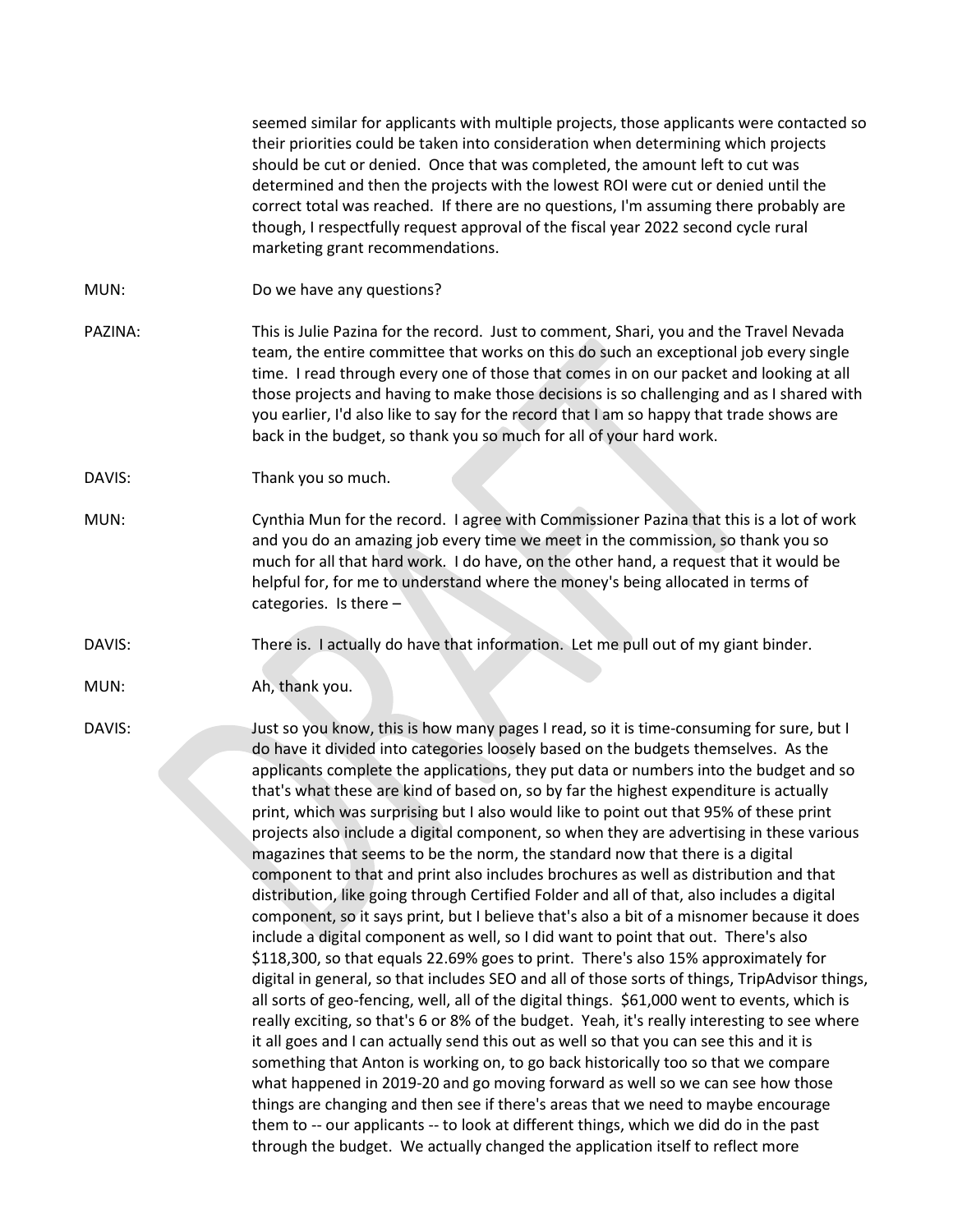|        | categories so that they could use it almost for inspiration instead of just putting in their<br>numbers so that they could begin to think of other ways that they could apply for things<br>and market their destinations. So, I'm trying to think what else. Oh, shows and<br>missions, 10% is going to shows and missions, so \$78,148 and that includes some people<br>who are doing things on their own, such as Las Vegas Territory, and then also several<br>who will be partnering with Travel Nevada so that they can attend things that they do<br>with us. So television, it really is just video, \$71,000 was video and then, of course,<br>website too. I'm sure you noticed on there, there were several website redevelopments<br>and those sorts of things as well, so quite a bit, but I can say - |
|--------|---------------------------------------------------------------------------------------------------------------------------------------------------------------------------------------------------------------------------------------------------------------------------------------------------------------------------------------------------------------------------------------------------------------------------------------------------------------------------------------------------------------------------------------------------------------------------------------------------------------------------------------------------------------------------------------------------------------------------------------------------------------------------------------------------------------------|
| MUN:   | That's great information. I really appreciate that. I think it helps us kind of gain a bigger<br>picture of how the money's being spent in terms of, is it marketing? Is it operations?<br>You know, in terms of, just like you said, a huge portion is going to print in terms of<br>marketing, so as we look at how they're developing over time, it's a good marker to<br>have. I mean, I know this that you do here takes an enormous amount of time and I feel<br>guilty asking you for a little bit more but I think for the bigger picture of how we want to<br>look at, historically any of that information, it's easier if you had some categories of<br>whatever things these things are, so thank you so much.                                                                                          |
| DAVIS: | Absolutely, and what I would like to request is when we go through, I can pull data from<br>our system and I'm optimistic that we will be able to pull that out based on what they<br>have put into their budget and then it will be just a report that I pull and really doesn't<br>even include any more work on my part. But I can include this from now on. If that's<br>something that you'd like, I can just attach it to the recommendations at the end<br>through categories and I think that would be helpful.                                                                                                                                                                                                                                                                                             |
| MUN:   | That would be great because if we had some standardized categories of what those are,<br>then we could at least go back in time or go forward and see how those things change,<br>because then at least we can advise strategically in terms of how things could change or<br>if there's something that we could help with.                                                                                                                                                                                                                                                                                                                                                                                                                                                                                         |
| DAVIS: | Absolutely. Thank you so much.                                                                                                                                                                                                                                                                                                                                                                                                                                                                                                                                                                                                                                                                                                                                                                                      |
| MUN:   | Thanks.                                                                                                                                                                                                                                                                                                                                                                                                                                                                                                                                                                                                                                                                                                                                                                                                             |
| DAVIS: | Are there any other questions?                                                                                                                                                                                                                                                                                                                                                                                                                                                                                                                                                                                                                                                                                                                                                                                      |
| LAGAN: | Vice-Chair, this is Jill Lagan for the record. I just wanted to ask if we will be doing this<br>vote individually by each territory so that those of us that have a grant project might be<br>able to abstain from that particular section?                                                                                                                                                                                                                                                                                                                                                                                                                                                                                                                                                                         |
| MUN:   | Yes. I'm getting the thumbs up from Mr. Ward.                                                                                                                                                                                                                                                                                                                                                                                                                                                                                                                                                                                                                                                                                                                                                                       |
| LAGAN: | Thank you.                                                                                                                                                                                                                                                                                                                                                                                                                                                                                                                                                                                                                                                                                                                                                                                                          |
| MUN:   | All right. Do we have any other questions? All right. So, a motion is required and I<br>believe, do we have a motion?                                                                                                                                                                                                                                                                                                                                                                                                                                                                                                                                                                                                                                                                                               |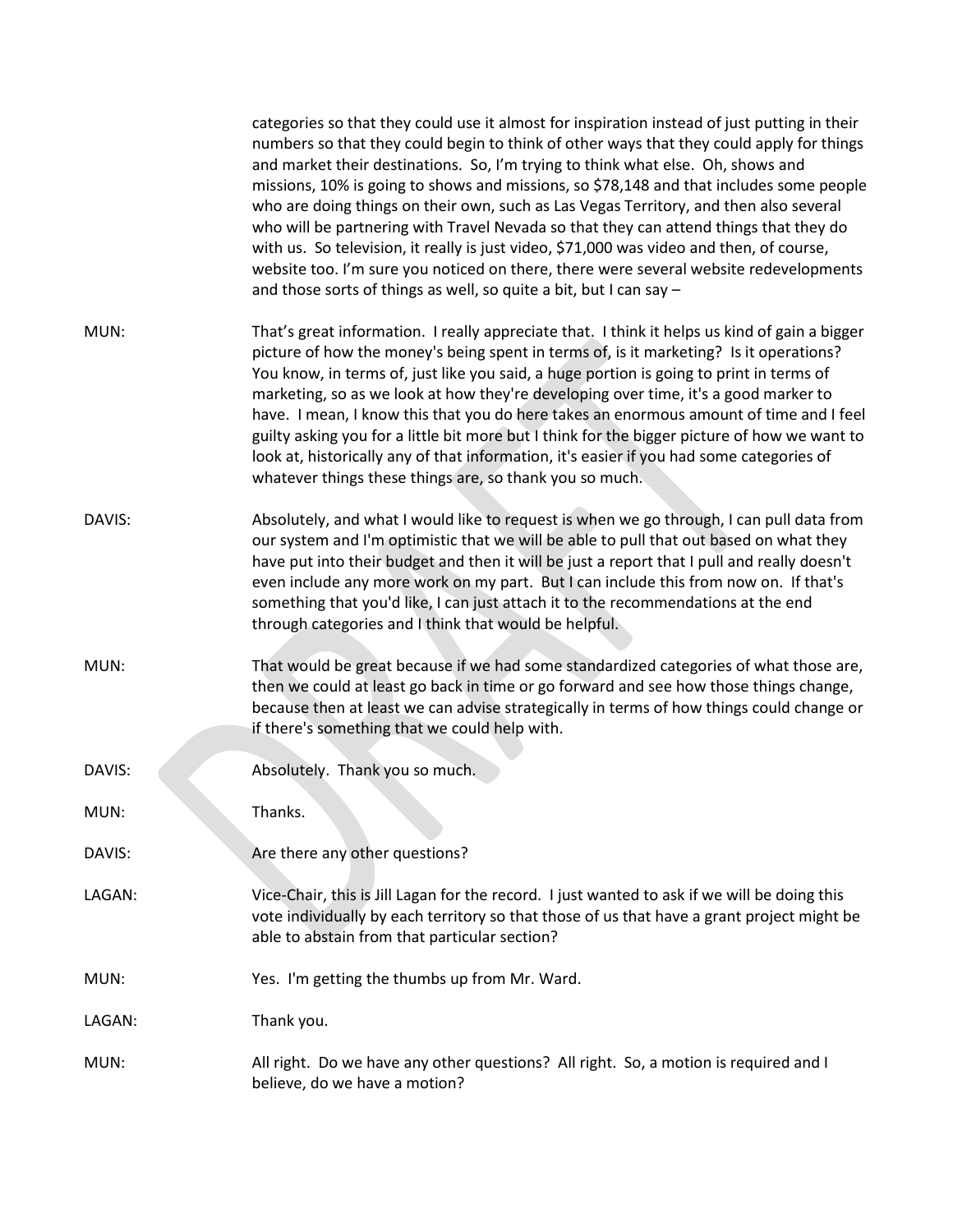| PAZINA:          | This is Julie Pazina for the record. I would like to make a motion to approve the fiscal<br>year 2022 Second Cycle Rural Marketing Grant Recommendations as presented<br>December 2nd, 2021, for the Cowboy Country Territory.                                                                                              |
|------------------|-----------------------------------------------------------------------------------------------------------------------------------------------------------------------------------------------------------------------------------------------------------------------------------------------------------------------------|
| MUN:             | Do we have a motion to second?                                                                                                                                                                                                                                                                                              |
| <b>ESTIPONA:</b> | This is Edward Estipona for the record. I second.                                                                                                                                                                                                                                                                           |
| MUN:             | Okay. And so let me get this straight, Mr. Ward. I have a question. So we are going to<br>take the vote by territory? Is that correct?                                                                                                                                                                                      |
| WARD:            | For the record, Harry Ward, Deputy Attorney General. Yes, Madam Vice-Chair, that's<br>what we're going to do and that would be acceptable and any of those that would like<br>to recuse themselves, they would state on the record why they're not voting.                                                                  |
| MUN:             | Okay. So then I will need a list of the territories so I don't forget. Yes. Okay. So, all of<br>those in favor, please say aye.                                                                                                                                                                                             |
| MULTIPLE:        | Aye.                                                                                                                                                                                                                                                                                                                        |
| PAZINA:          | This is Julie Pazina for the record and I would like to make a motion for fiscal year 2022<br>Second Cycle Rural Marketing Grant Recommendations as presented December 2nd,<br>2021, to be approved for the Indian territory.                                                                                               |
| LAGAN:           | Jill Lagan for the record. I second.                                                                                                                                                                                                                                                                                        |
| MUN:             | And all those in favor, please say aye.                                                                                                                                                                                                                                                                                     |
| MULTIPLE:        | Aye.                                                                                                                                                                                                                                                                                                                        |
| PAZINA:          | And once again, this is Julie Pazina for the record to approve the fiscal year 2022 Second<br>Cycle Rural Marketing Grant Recommendations as presented December 2nd, 2021, for<br>the Las Vegas Territory.                                                                                                                  |
| <b>ESTIPONA:</b> | This is Edward Estipona. I second.                                                                                                                                                                                                                                                                                          |
| MUN:             | We have a motion and we have a second. All those in favor, please say aye.                                                                                                                                                                                                                                                  |
| LAGAN:           | This is Jill Lagan. Please, I'd like to recuse myself for the record.                                                                                                                                                                                                                                                       |
| MUN:             | Okay. Excuse --                                                                                                                                                                                                                                                                                                             |
| LAGAN:           | Would you like me to state why?                                                                                                                                                                                                                                                                                             |
| WARD:            | For, for the record, Harry Ward, Deputy Attorney General. That would be correct and I<br>know on our previous votes, we had a vote in favor. I did not hear any oppositions on<br>that, so the record would reflect there were no oppositions and up until this vote, we've<br>only had one recusal. That's for the record. |
| MUN:             | Okay.                                                                                                                                                                                                                                                                                                                       |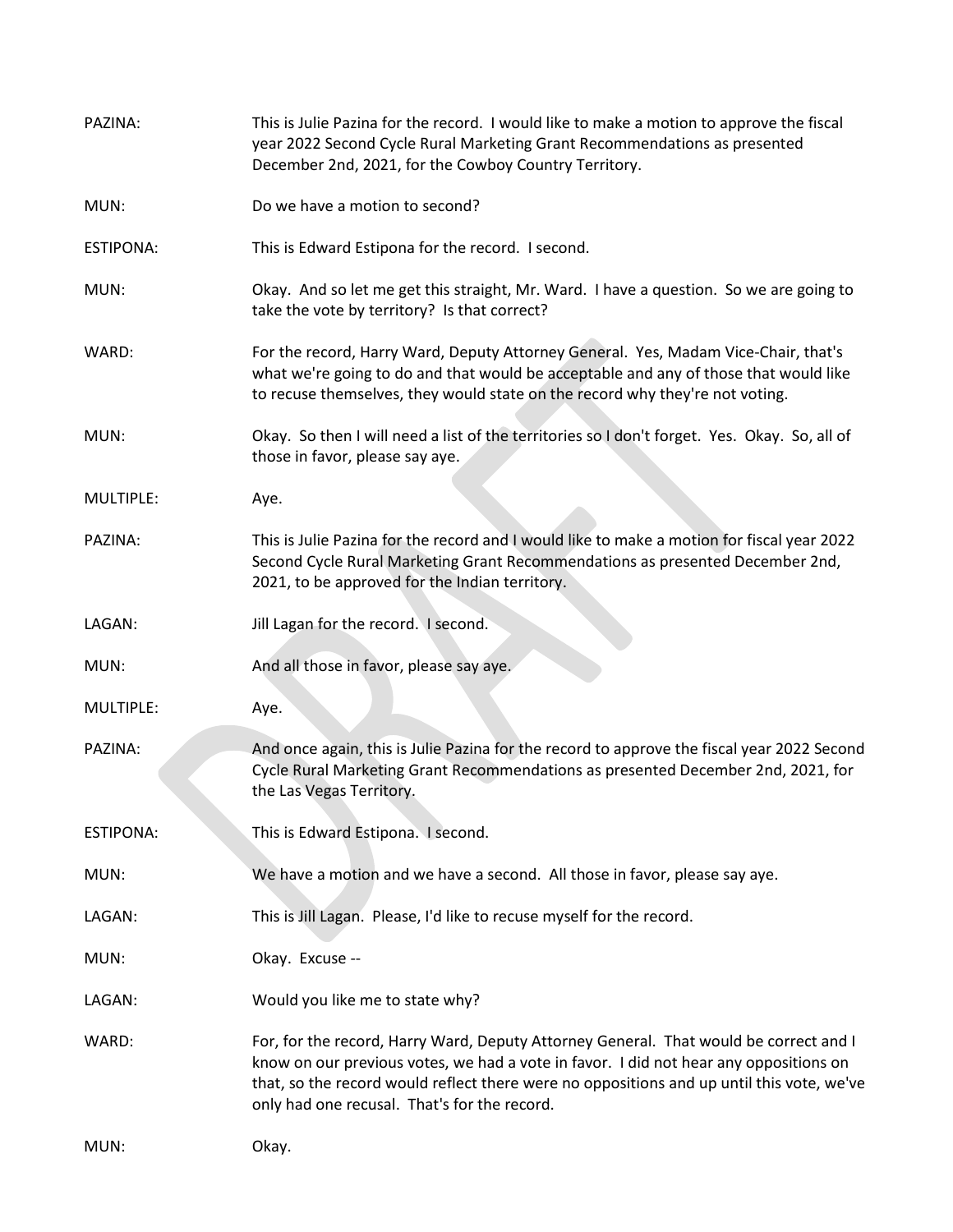| WINDBIGLER:      | Kristen Windbigler for the record. Sorry, I was waiting for an opportunity during<br>Cowboy Country, but I would also like to recuse myself. My organization, the Western<br>Folklife Center, has a proposal for consideration.        |
|------------------|----------------------------------------------------------------------------------------------------------------------------------------------------------------------------------------------------------------------------------------|
| MUN:             | All right. Cynthia Mun the record. The recusal is accepted and then all those in favor,<br>please indicate with an aye.                                                                                                                |
| MULTIPLE:        | Aye.                                                                                                                                                                                                                                   |
| MUN:             | Any opposed? None? Okay.                                                                                                                                                                                                               |
| PAZINA:          | This is Julia Pazina for the record. I'd like to make a motion to approve the fiscal year<br>2022 Second Cycle Rural Marketing Grant Recommendations presented to us on<br>December 2nd, 2021, in regards to the Nevada Silver Trails. |
| <b>ESTIPONA:</b> | This is Edward Estipona. I second.                                                                                                                                                                                                     |
| MUN:             | We have a motion and a second. All those in favor, please indicate with an aye.                                                                                                                                                        |
| MULTIPLE:        | Aye.                                                                                                                                                                                                                                   |
| MUN:             | Any opposed? None? Okay.                                                                                                                                                                                                               |
| PAZINA:          | Hello again. This is Julie Pazina making a motion to approve the fiscal year 2022 Second<br>Cycle Rural Marketing Grant Recommendations as presented December 2nd, 2021, for<br>the Pony Express Territory.                            |
| MOON:            | Madam Vice-Chair, this is Jane Moon for the record. I need to be recused.                                                                                                                                                              |
| MUN:             | Accepted. So we --                                                                                                                                                                                                                     |
| <b>ESTIPONA:</b> | This is Edward Estipona. I second.                                                                                                                                                                                                     |
| MUN:             | Okay. We have a motion and a second. For all those who approve, please say aye.                                                                                                                                                        |
| MULTIPLE:        | Aye.                                                                                                                                                                                                                                   |
| MUN:             | Any opposed? None?                                                                                                                                                                                                                     |
| PAZINA:          | Hello again, Julia Pazina, and I'm making a motion to approve the fiscal year 2022<br>Second Cycle Rural Marketing Grant Recommendations in regards to Reno-Tahoe<br>Territory.                                                        |
| <b>HARRIS:</b>   | Madam Vice-Chair, I'll need to recuse myself.                                                                                                                                                                                          |
| MUN:             | Okay. Accepted.                                                                                                                                                                                                                        |
| <b>ESTIPONA:</b> | This is Edward Estipona. I second.                                                                                                                                                                                                     |
| MUN:             | We have a motion and a second. For all those --                                                                                                                                                                                        |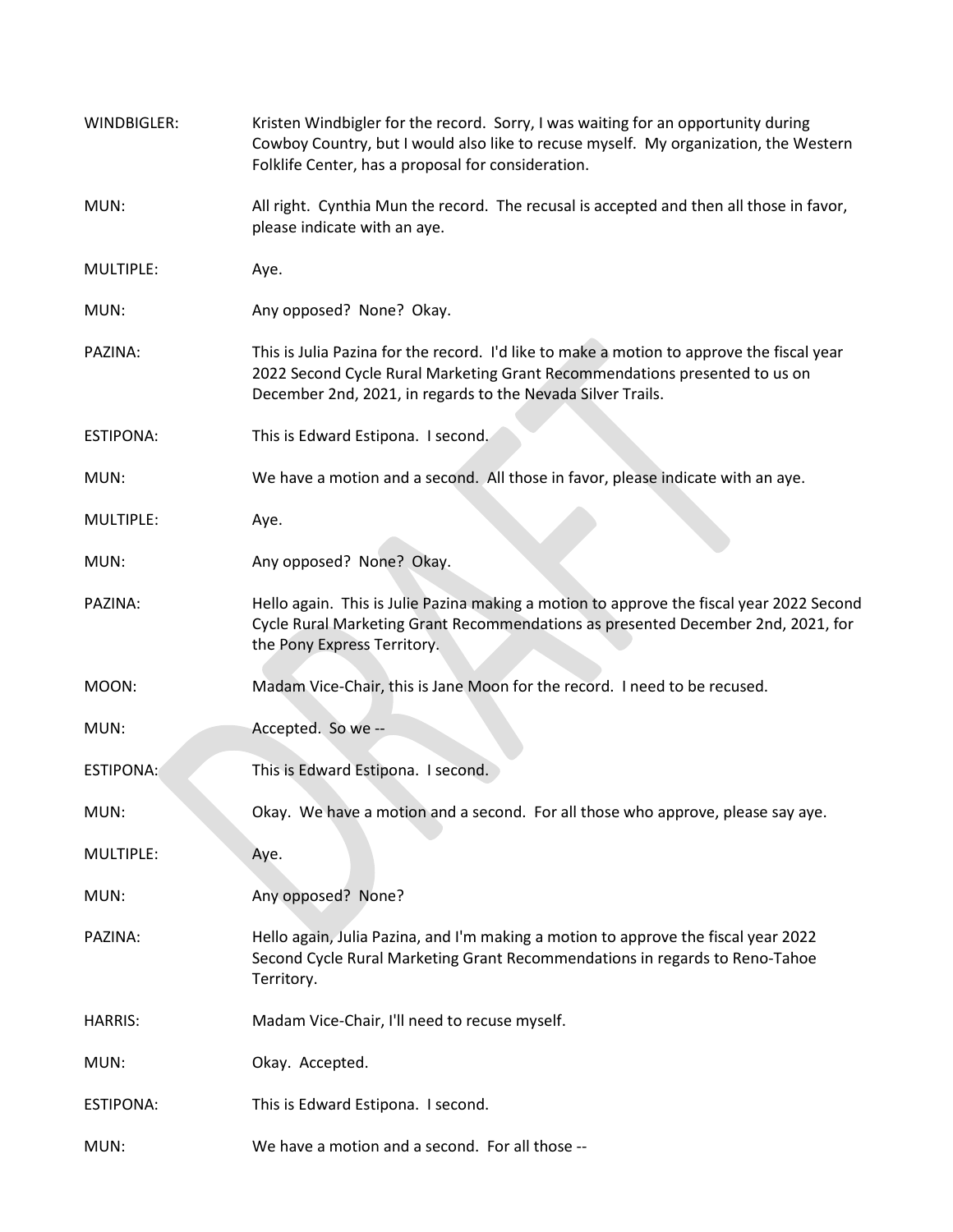| WARD:            | For the record -- excuse me. Just so he's identified, it's Commissioner Harris, correct?                                                                                                                                                                                                                                                                                                                                                                                                                                                                                                                                                                                                                                                                                                                                                                                                                                                                                                                                                                                                                                                                                                                                                                                                                                                                     |
|------------------|--------------------------------------------------------------------------------------------------------------------------------------------------------------------------------------------------------------------------------------------------------------------------------------------------------------------------------------------------------------------------------------------------------------------------------------------------------------------------------------------------------------------------------------------------------------------------------------------------------------------------------------------------------------------------------------------------------------------------------------------------------------------------------------------------------------------------------------------------------------------------------------------------------------------------------------------------------------------------------------------------------------------------------------------------------------------------------------------------------------------------------------------------------------------------------------------------------------------------------------------------------------------------------------------------------------------------------------------------------------|
| <b>HARRIS:</b>   | Oh, just --                                                                                                                                                                                                                                                                                                                                                                                                                                                                                                                                                                                                                                                                                                                                                                                                                                                                                                                                                                                                                                                                                                                                                                                                                                                                                                                                                  |
| WARD:            | I didn't hear anyone on the record but thank you.                                                                                                                                                                                                                                                                                                                                                                                                                                                                                                                                                                                                                                                                                                                                                                                                                                                                                                                                                                                                                                                                                                                                                                                                                                                                                                            |
| <b>MURDOCK:</b>  | Commissioner Murdock recuses.                                                                                                                                                                                                                                                                                                                                                                                                                                                                                                                                                                                                                                                                                                                                                                                                                                                                                                                                                                                                                                                                                                                                                                                                                                                                                                                                |
| MUN:             | Accepted. Okay. All those in favor, please say aye.                                                                                                                                                                                                                                                                                                                                                                                                                                                                                                                                                                                                                                                                                                                                                                                                                                                                                                                                                                                                                                                                                                                                                                                                                                                                                                          |
| MULTIPLE:        | Aye.                                                                                                                                                                                                                                                                                                                                                                                                                                                                                                                                                                                                                                                                                                                                                                                                                                                                                                                                                                                                                                                                                                                                                                                                                                                                                                                                                         |
| MUN:             | Any opposed? There are none.                                                                                                                                                                                                                                                                                                                                                                                                                                                                                                                                                                                                                                                                                                                                                                                                                                                                                                                                                                                                                                                                                                                                                                                                                                                                                                                                 |
| PAZINA:          | One more. All right. For our final motion to approve fiscal year 2022, Second Cycle<br>Rural Marketing Grant Recommendations as presented on December 2nd, 2021, I would<br>like to make a motion to approve the statewide recommendations.                                                                                                                                                                                                                                                                                                                                                                                                                                                                                                                                                                                                                                                                                                                                                                                                                                                                                                                                                                                                                                                                                                                  |
| <b>ESTIPONA:</b> | This is Edward Estipona. I second.                                                                                                                                                                                                                                                                                                                                                                                                                                                                                                                                                                                                                                                                                                                                                                                                                                                                                                                                                                                                                                                                                                                                                                                                                                                                                                                           |
| MUN:             | We have a motion and a second. All those in favor, please say aye.                                                                                                                                                                                                                                                                                                                                                                                                                                                                                                                                                                                                                                                                                                                                                                                                                                                                                                                                                                                                                                                                                                                                                                                                                                                                                           |
| MULTIPLE:        | Aye.                                                                                                                                                                                                                                                                                                                                                                                                                                                                                                                                                                                                                                                                                                                                                                                                                                                                                                                                                                                                                                                                                                                                                                                                                                                                                                                                                         |
| MUN:             | Any opposed? None. So the motion is approved. Okay. All right. Next on the agenda is<br>item H, Marketing Committee Report.                                                                                                                                                                                                                                                                                                                                                                                                                                                                                                                                                                                                                                                                                                                                                                                                                                                                                                                                                                                                                                                                                                                                                                                                                                  |
| WADSWORTH:       | Hi, there. Commissioner Wadsworth. I had a question. Did that last motion include the<br>Nevada Indian territory? I didn't hear that approved in the motions.                                                                                                                                                                                                                                                                                                                                                                                                                                                                                                                                                                                                                                                                                                                                                                                                                                                                                                                                                                                                                                                                                                                                                                                                |
| MUN:             | No, it did not. That one was, I believe, the very second one we approved was for the<br>Indian territory.                                                                                                                                                                                                                                                                                                                                                                                                                                                                                                                                                                                                                                                                                                                                                                                                                                                                                                                                                                                                                                                                                                                                                                                                                                                    |
| WADSWORTH:       | Okay. Sorry.                                                                                                                                                                                                                                                                                                                                                                                                                                                                                                                                                                                                                                                                                                                                                                                                                                                                                                                                                                                                                                                                                                                                                                                                                                                                                                                                                 |
| KAWCHACK:        | Thank you, everybody. M.E. Kawchack for the record. Good afternoon, Madam Chair<br>and members of the commission. I would like to give you a quick update of our last<br>marketing committee meeting, which was held on November 18th. Chair Mun was part<br>of that meeting, so she knows we covered a lot in the two hours, and today I will just<br>cover items that directly pertain to our next action with the marketing committee. At<br>that meeting, the committee agreed to explore some opportunities we have identified<br>in new and emerging markets. So today we're going to start with the FY21 Integrated<br>Marketing Effectiveness Study, which is conducted quarterly with Omnitrack. We took a<br>look at awareness within our target audience and as a reminder, those are adults 21<br>plus who took an overnight trip in the last two years and located in the markets<br>identified here. At the time of the study, we were considering the addition of new<br>markets, so those were included in this study. Not surprisingly, our overall awareness<br>was down. This is expected with a significantly reduced spend, such as we experienced<br>last year. Notice that our owned awareness is up. This was also anticipated due to the<br>efforts being focused in places with low or at no cost but it's still very good to see. |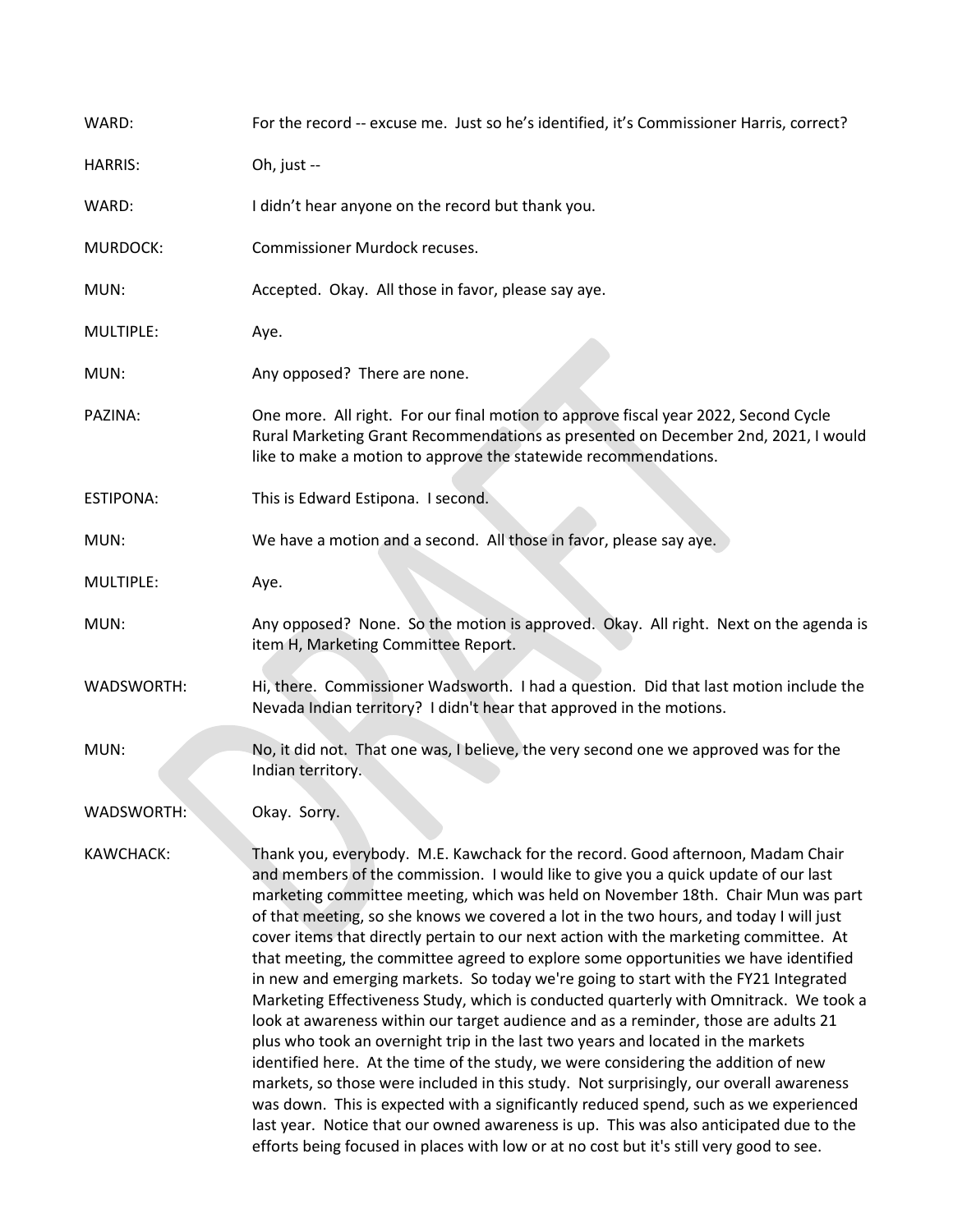Looking at travel intent, we can see that those aware of Travel Nevada have a higher interest in visiting the state. That lift is also apparent in those planning though it is a bit lower, particularly in those longer-haul markets. However, this is a potential opportunity for us as we plan our future marketing efforts. So we're going to drill down across the board and there are certain markets that have a significant lift in interest among those aware versus those who are unaware of our efforts. Also worth mentioning is that these markets that are further away can be more heavily impacted by exposure to our brand campaign because it affects their perception positively by showing them things that they might not already know about Nevada or not what they expect. Again, this is an opportunity we'll want to explore in the coming months. Within our competitive set, we're also very encouraged. Though our spend was much less than many of our competitors, our recall was at least nine points higher than most of other Western states other than California, which has the highest recall, but in terms of interest, we're actually even competitive with California and again, ahead of those Western states. As we look at the next slides that will reflect our current campaign update, please keep in mind these takeaways. We're identifying markets where awareness has the greatest impact. We want to look at opportunities in new and emerging markets to move that needle from consideration to plan, and we want to capitalize on gaps within the competitive set. Overall, we want to focus on new and emerging markets with the highest propensity to travel to Nevada.

So in the spring, our creative agency, BVK, took a look at the competitive set to identify gaps in the market as we developed our FY22 plan. As part of that exercise, we really wanted to explore the landscape of freedom. We've talked about what this means, how it can mean rebellion. It can mean open space, and we really wanted to look at how it was relevant and how we could best differentiate ourselves coming out of the pandemic era. We see adventure and outdoors across the board, but we do see a strong focus on family and connecting, it has been a trend over the last 12 to 18 months as travel came back. We also reviewed where we could stand out. We don't see those competitors using that transformative mindset and it's something that we can really leverage in Nevada. Nevada's unique and quirky experiences continue to be a place where we can really stand out among our competitors. A deeper dive into the research behind this can be found in the larger marketing report available to you but this exploration exercise has a number of takeaways for us to consider. Consumers continue to seek connection while traveling, not only with their families but also by meeting locals, making friends, and even pursuing romances. The idea of spontaneity or openness is a big part of the freedom of discovery that is so much a part of Nevada, and it continues to be an important part of those traveling and making those travel decisions. Simplicity is also key here. We've gone through an era of restrictions and protocols and the stress that that brings. Travelers are really looking to relax and rejuvenate at this point and consumers also want to increasingly be seen as a traveler versus a tourist, so they're seeking to have this authentic local experience where they go. They want to stay in unique accommodations and have immersive experiences. We're also seeing what's been being called the Great Reset where after being confronted with the realities of pandemic and uncertainty in life, consumers are looking to reset their goals and redefine their life. They're seeking a fresh start and the ability to rediscover what they value and who they are and what's really important to them.

So I think the best way to sum it up is with this quote, "Travel has always been an excellent way to tap into people's sense of purpose and adventure and as the softer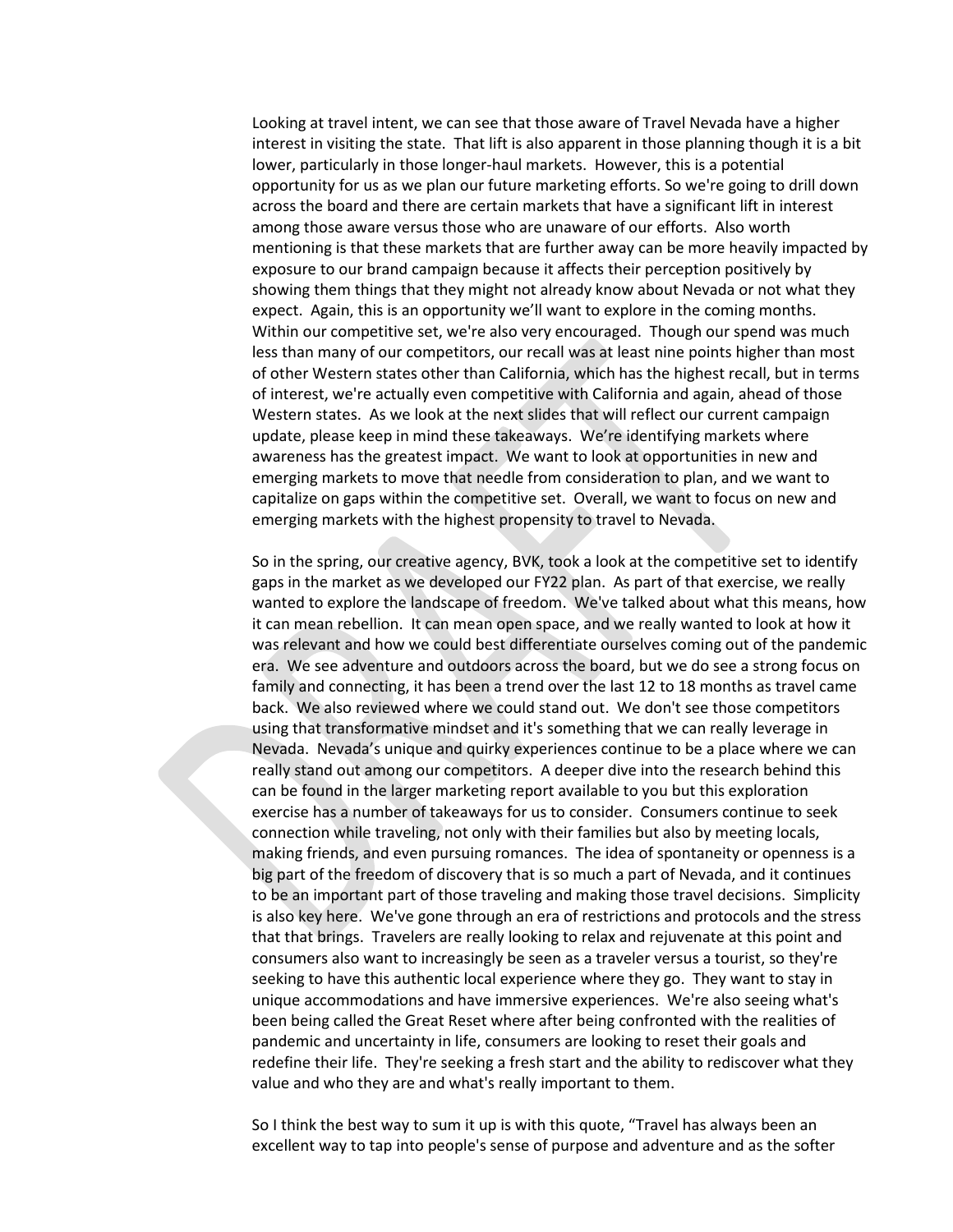characteristics supersede traditional aspirations like wealth, travel will need to evolve in order to emphasize not just its escape from traditional life, but its role in defining a new one." We've refined our freedom value by leaning into the freedom of self-discovery. The pandemic has really caused people to seek new experiences, reset their priorities, and rediscover who they are and the freedom of self-discovery is more important to our travelers than ever before. As you remember, we reviewed our content framework and have further refined this as we launched an updated campaign this fall. These recommendations are top of mind as we move into the second part of the fiscal year. So at the start of this year's campaign, we wanted to capitalize on the disruption we saw in the marketplace over the last year.

We just walked through the messaging approach and now we'll recap how we applied changes with the markets and our mindset approach. Just a reminder, we began to redefine our markets and how we approach them from a budgeting mix and a tactical mix and this is how we broke our markets into established, emerging, and new buckets. The main differentiation for this fiscal year was to take our emerging and our new markets and really emphasize those on the upper funnel placements and then we shifted our core and established markets down further into the funnel towards what we call planner and adventurer to make sure if someone was booking, we would be in front of those people. The goal was to capitalize on disruptions in the marketplace and make sure we were spending our smaller budget more effectively. You may also remember that we ran an extension campaign that featured the existing assets from April to June as well as essential performers in those lower funnel planner to adventure phases. The short placement was to bridge the gap as we reset creative and still kept us in the market during months where the audiences were looking to book quickly and then our major flight kicked off in September. These are the places we're currently running - from the more inspirational content in the dreamer phase, which is targeted to those new and emerging markets, and all the way over to the OTAs on the adventurers on the lower end of the funnel, which are essential to drive results. With the BVK team, we introduced refreshed creative leaning into that transformative mindset. We're already seeing an immediate uptick and click-through rate to the immersive landing pages hosted on our OTAs, as you can see here. Another update was we introduced campaign landing pages that were built with the marketing team in partnership with Noble Studios. The more seamless customer journey has so far resulted in a 137% increase in conversion rate and paid traffic over the last quarter of FY21.

So just to add onto the takeaways that we showed earlier, our next steps are to review the FY22 Q1 IME results, which were just received this week so we can compare that to what we saw overall the last year. Then we want to identify the market priorities and primary object -- objective for the additional Tier 2 spending that we've been approved to move to. We also plan to work with our integrated agencies to further iterate on creative and paid media opportunities. We're considering refreshed and enhanced landing page experiences to build on that success that we have seen so far and we're also looking to present that new direction in the spring to capitalize on opportunities in the new and emerging markets. The marketing committee has agreed to this plan and I look forward to exploring these new opportunities. I'm happy to take any questions. Our agencies are also on the phone if you have any questions for them and we can take a motion to proceed. It's not necessary because we will be coming back to you in March with a complete plan. Thank you.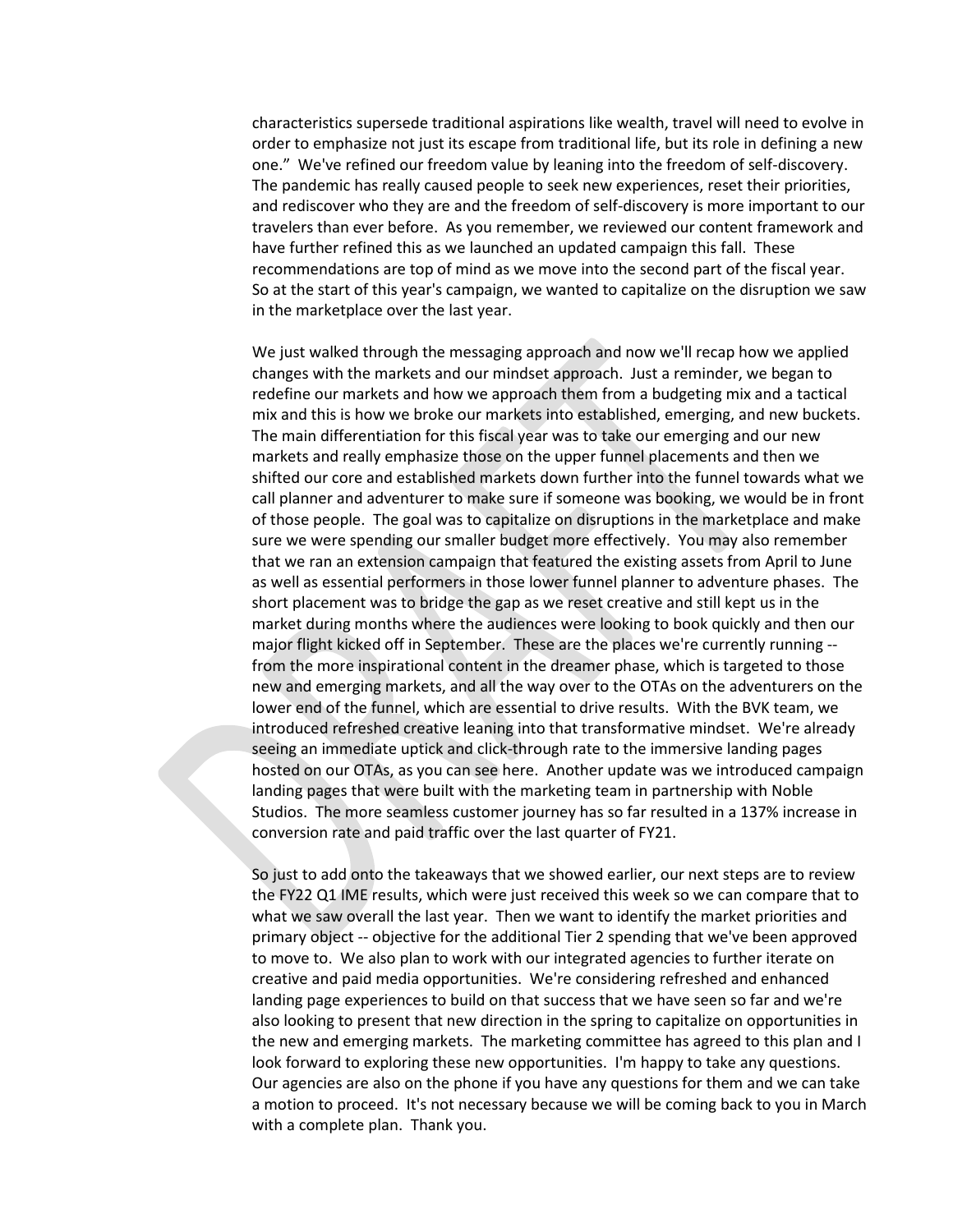| MUN:             | Cynthia Mun for the record. Thank you so much, Ms. Kawchack. I was on that<br>committee reviewing over, I believe, 230-something slides and presentations. It was<br>incredibly thorough and impressive. In the past two years, we've gone through such a<br>trial and it's been really heartfelt to watch the marketing team go through with the<br>personnel changes and everything that's been going on and to still see how well we've<br>done in the US as a whole for Nevada is just, in my mind, just amazing, but I guess you<br>and your team have been that throughout this whole time, so thank you so much -                                                                                                                                                                                                                                                                                                 |
|------------------|--------------------------------------------------------------------------------------------------------------------------------------------------------------------------------------------------------------------------------------------------------------------------------------------------------------------------------------------------------------------------------------------------------------------------------------------------------------------------------------------------------------------------------------------------------------------------------------------------------------------------------------------------------------------------------------------------------------------------------------------------------------------------------------------------------------------------------------------------------------------------------------------------------------------------|
| KAWCHACK:        | Thank you.                                                                                                                                                                                                                                                                                                                                                                                                                                                                                                                                                                                                                                                                                                                                                                                                                                                                                                               |
| MUN:             | -- for all that you guys have been doing.                                                                                                                                                                                                                                                                                                                                                                                                                                                                                                                                                                                                                                                                                                                                                                                                                                                                                |
| <b>KAWCHACK:</b> | M.E. Kawchack for the record. Thank you so much.                                                                                                                                                                                                                                                                                                                                                                                                                                                                                                                                                                                                                                                                                                                                                                                                                                                                         |
| <b>ESTIPONA:</b> | Edward Estipona for the record. M.E., thank you and your marketing team for all your<br>great work. Always great to see what you guys are doing. I have a question and this<br>was an interesting thing that popped up, and I don't know if this is part of the emerging<br>market that you guys are looking at, but people are starting to talk about van life.<br>There's a lot of van conversions going on and, oddly enough, I was at a party yesterday<br>and one of the things that was talked about is this colleague of mine got their van<br>converted and actually went to Travel Nevada site and said it was awesome. I got an<br>itinerary. I got to be able to figure out everywhere I wanted to go. I mean, we already<br>have the assets built in, so I'm just wondering if that's been factored into figure out how<br>to find those van people.                                                         |
| <b>KAWCHACK:</b> | M.E. Kawchack for the record. Thank you, Commissioner Estipona. That is something<br>that we explored originally with our campaign. That's a lot of our creative. We have<br>explored that but that is something that we can look at as we move into the spring. I<br>think that that's happening a lot. I know that we worked on that for some of our<br>Earned. We were discussing that. It's really hard to find Wi-Fi in Nevada, which is one<br>of the things -- right now, there is a trend that people can work anywhere. Some of the<br>more remote places, it's a little bit difficult but hopefully all the broadband changes that<br>are happening will help with that. So, thank you.                                                                                                                                                                                                                        |
| <b>ESTIPONA:</b> | Thank you.                                                                                                                                                                                                                                                                                                                                                                                                                                                                                                                                                                                                                                                                                                                                                                                                                                                                                                               |
| MUN:             | Any other questions? Comments? All right. Since a motion is not required, we will<br>move on to item I, which is the Industry Development Report and it's for discussion<br>only.                                                                                                                                                                                                                                                                                                                                                                                                                                                                                                                                                                                                                                                                                                                                        |
| <b>ECKERT:</b>   | Good afternoon, Madam Chair and commissioners. It's great to see you in 3D because<br>I've only seen you before on a screen, so I'm happy to be here. Antonette Eckert for the<br>record and I wanted to give you a quick update on the travel trade efforts and industry<br>development progress that we've had so far. Domestically, because obviously<br>international has been impacted, our strategy -- next slide, please. Our strategy has<br>been to layer, audit, and partner, really looking to extend the marketing efforts, as you<br>heard M.E. present, focusing on target markets that's been identified in the marketing<br>effectiveness study, looking at trade shows and co-ops, and trainings with our operators<br>that we work with. Another big project we're working on is a product audit and looking<br>at developing those products for people who are doing van life, but also just to get a |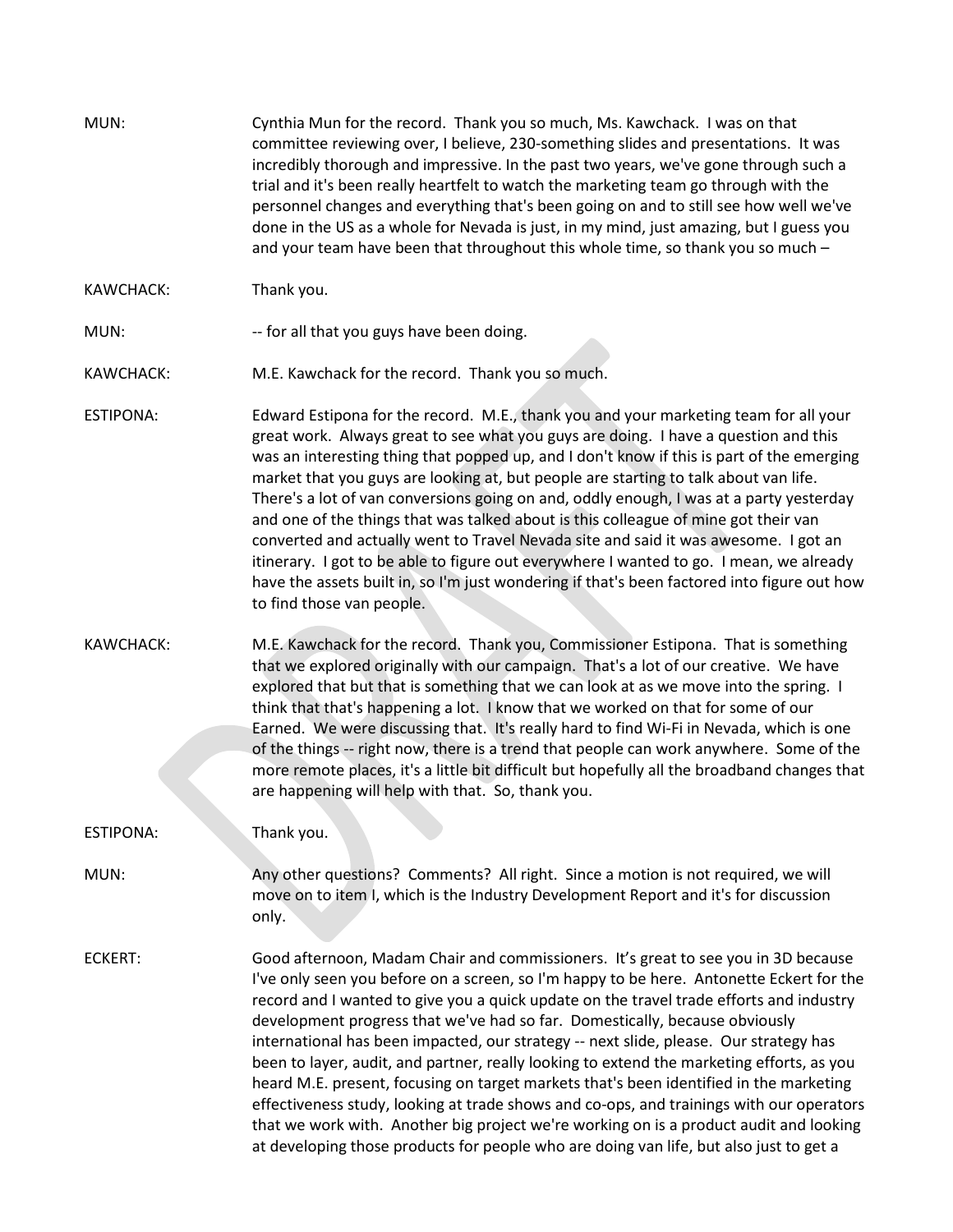better understanding of what products is actually bookable on distribution channels that are out there, so on the GDS platforms, Bed Banks, and OTAs that are out there. The other part of this strategy is looking at partnering with Western states. We're already working with Arizona, for example, looking at some of the state parks that people may visit in two states as part of that program. Next slide, please, and the next one. So, in part of looking at what we were going to do internationally from that perspective, working with Kyle, we looked at visits and spend, and when you compare 2019 to 2020, when things started to go south, the positions between the markets changed a little bit. They remained -- the top five or six remain fairly the same and so that was kind of how we looked at it in terms of how we were going to reapproach international marketing. Next slide. So 2019 was relatively a good year with pre-COVID, 10% of the total visitation was international and 16% of the spend was international. We saw, however, that drop to 80 and 81% respectively and so we looked at it in terms of how can we extend length of stay and go beyond Las Vegas when travel returns. So another -- next slide -- the other numbers we looked at is knowing that Las Vegas is the gateway to the rest of rural Nevada, as well as Reno, the data we had was on Las Vegas, so just taking a look at that, and here you see Mexico, for example, is one of the markets who actually get out into rural Nevada. The percentages are quite small, so our goal is really to grow these percentages by these markets we have here that are our top markets. When we looked at recovery for -- and this is all of Nevada -- in terms of visits compared to 2019, and 2024 is really what is projected for the global recovery and here you see in 2023, Canada, Mexico, the 2019 numbers will be met in -- with Canada and Mexico by 2023 and when we look at spend, the number, it shifts a little bit different. Mexico coming back a lot sooner in 2022, which is great, with Canada, so those are our top two markets, and you see Brazil and Japan by 2030, which actually Japan never really recovers to the 2019 numbers but it is further down the line, so our goal for international, our reboot, is really a phased approach. As we're building back our budgets and the border is reopening, of course, with Omicron now, this is still a state of flux as it relates to recovery, so we just keep an eye on that. We also need to look at the markets and the changes in travel, travel attitudes, and booking preferences. Booking windows are getting shorter. Time away from home is getting longer and so in the van life again, but that is an opportunity for us to look at long and short-term strategies and also seek out new target audiences and, I always also believe in using other people's money and so we'll look to partner with other states as well as it relates to reaching out internationally because it is going to be a very, very competitive marketplace.

So in our tiers, this is how we broke out the tiers, Tier 1 being that early projected recovery. There is convenient and direct airlift from Reno and Las Vegas. Familiarity with Nevada is high as well as the propensity to do repeat travel and the desire to visit rural destinations and with that, we look at Mexico and Canada, which we have restarted those contracts. In Tier 2, really Europe and Australia. Las Vegas just launched -- British Airways just restarted their flight into Las Vegas, so that's a great opportunity for us there and to London, but for now, it's really Mexico and Canada as well as that travel direct into those destinations. They are familiar with Nevada. They do have a high spend and there is that propensity to extend beyond Las Vegas because people in those countries also have a longer vacation time. In Tier 3, this is our most risk-averse travelers, usually in Asia. Their numbers are low but their spend can be high. They're not as familiar with the state and I believe there is a huge opportunity to work with receptive operators in those markets who can help potentially position Nevada for those specific cultural differences that they may have. And next slide. So this is our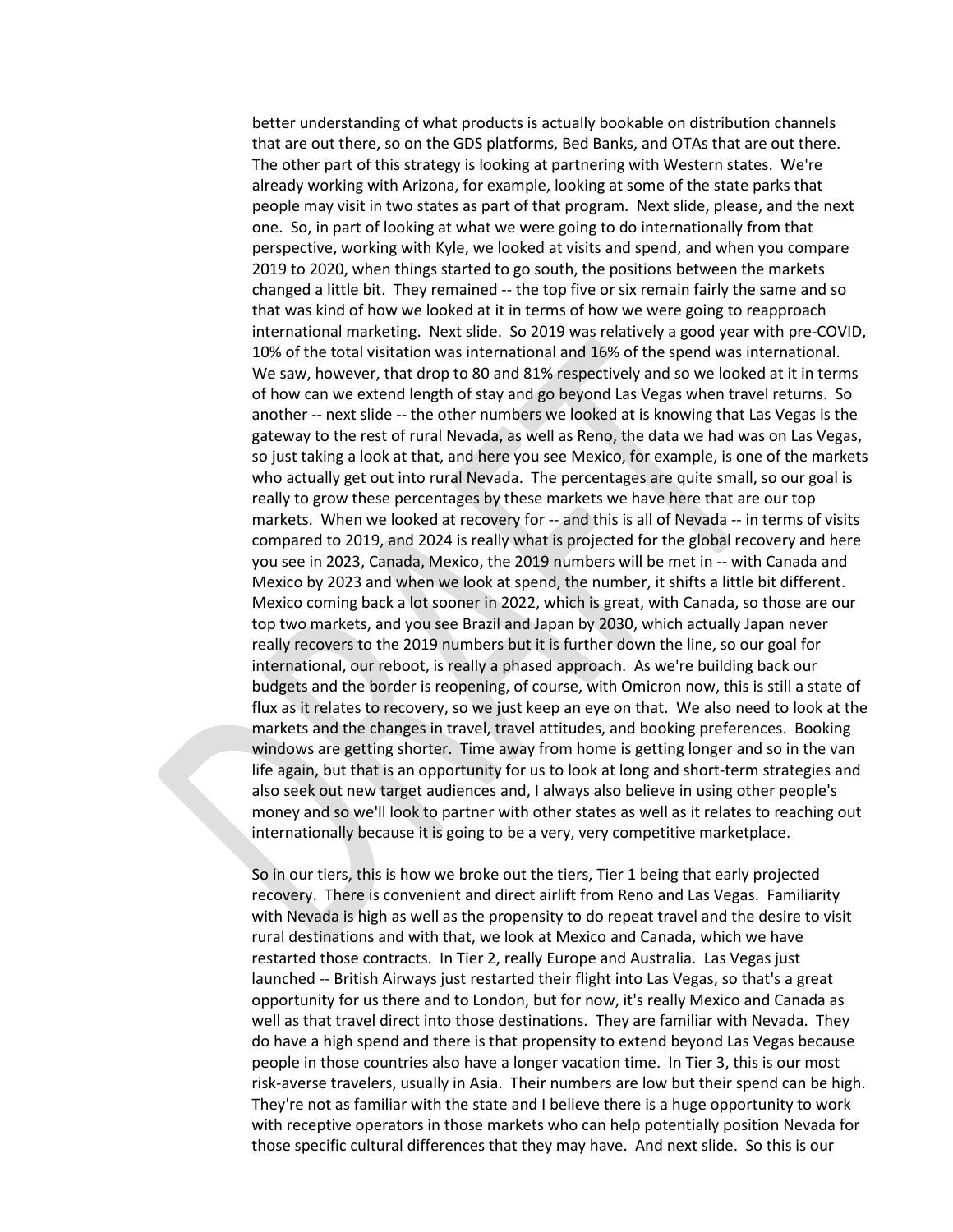phased approach. As I mentioned, we're back on with Canada and Mexico, restarted in October and November, Phase 2, and these dates can be fluid. As I said, we still need to watch this. If there is an opportunity, we'd love to start the UK, Germany, and Australia a little bit earlier before the end of the fiscal year, but again, we'll have to see how that looks and then Phase 3 further out potentially, France and Canada (*sic*: China) still big question marks. As I mentioned, there is a lot of opportunity to reach the other markets, the other international offices we used to have, however, I believe that, for example, in Korea, Japan, Brazil, and India, the numbers are low to devote to an inmarket office and I feel that we can re-spend that money in other ways. For example, we can, with Brand USA, we have a LOA with them and we can use that to drive that inspirational message to those markets. We can work heavily with the US-based receptive operators that serve these countries. I did a lot of work in Asia; the Japanese worked with Japanese operators. The Koreans work with Korean operators. They don't intermix and a lot of them are based in LA. So there's a lot of opportunity, I think, there to focus on the product development first, and then in the future, if there is a lot of product out there in those markets, then we can go back into those offices. Other costeffective ways could be, for example, social media. India is a very fragmented travel trade market and they are very young and used to social media, so there could be a social media campaign, again, an easier way to reach that target without having to have an office and pay for administrative work from a company out there and we, as I mentioned, we're really working with receptives, so our receptive strategy is really to reestablish our relationships with all of our partners. We are not yet sure what the impact has been to a lot of those staff that we to work with. We definitely want to help reeducate them what's available and also want to increase all the Nevada products that we can that they have and help them using the road trips to kind of connect the dots in terms of those itineraries.

So this audit that we're doing is a big piece of the solution to that, and the next slide, this is a list of the programs that we put out there, so we created a two-year calendar. I think it's important for our people to have an understanding of what we're doing for the next two years, so as they look at grants to apply, they can plan ahead as well. The ones in green are the ones that we have open for co-ops and we did get a couple of grants, as you saw, applications around that. We will look at doing a Canada and Mexico mission in the spring. Canada will be limited to five because of their COVID rules on that end. and that really focuses on the receptives again, just really making sure they're educated on Nevada product.

From the industry development side, we are looking at developing an online training platform for the travel trade. Many other destinations have this, and it is quite competitive again for people to have to go and take another training program, but our goal really is to have an online one-stop digital resource that the trade can actually go to find the latest information about Nevada and all of our products, and so really looking at engaging with them and having a strong relationship with them for quality over quantity on that one. So the expectation is not to get thousands of agents on there. We really want to get the ones that are working with us and the second part of this, using a similar platform or the same, creating an ambassador program and this is really for our industry and making sure that we help educate our partners with updates, focus on how to be more welcoming, really have this knowledge-based resource for them to also go and get the information. I've sat in a lot of territory meetings and director's calls where everyone's giving their updates and it'd be great to just have all that information in one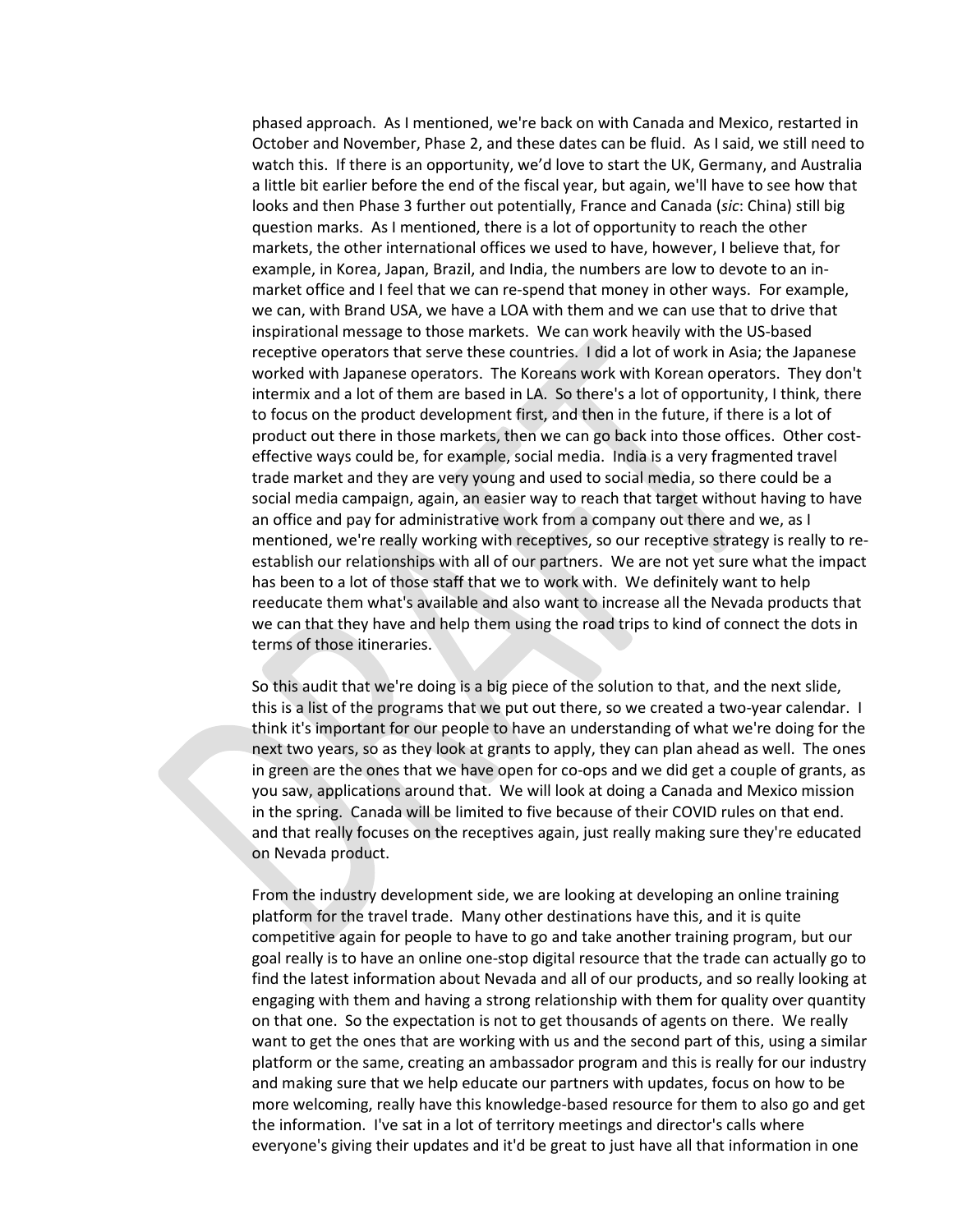|                  | place where someone can then go search for it. And here, really again, looking to<br>engage those with frontline staff and volunteers, DMOs, chambers, anyone who wants<br>to learn more and we even thought our vendors should also be taking it, but that's my<br>opinion and the goal here is to kind of launch this in this early next year and by the next<br>commission meeting, I'll have a report on how that's going. And there's a lot of other<br>information in the appendix if you need.                                                                                                                                                                                                |
|------------------|------------------------------------------------------------------------------------------------------------------------------------------------------------------------------------------------------------------------------------------------------------------------------------------------------------------------------------------------------------------------------------------------------------------------------------------------------------------------------------------------------------------------------------------------------------------------------------------------------------------------------------------------------------------------------------------------------|
| MUN:             | Thank you so much. I do have a question though. Can you tell me, is a receptive an<br>organization that has tourists come to them and then tour operators work with them?                                                                                                                                                                                                                                                                                                                                                                                                                                                                                                                            |
| <b>ECKERT:</b>   | So it's -- yes, we're actually -- we're going to have a panel on this also at Rural Roundup.<br>(Short commercial there.) So receptives, basically, when you think about it, they receive<br>visitors. Sometimes the wholesalers in other markets have created packages and they<br>are sending them to the receptive who then has all the contacts and knows that they<br>have contacts at the hotels and the attractions, and they can help put those programs<br>together or set them up. Receptives also act as wholesalers, so they can be creating the<br>package, sending it back to the other country, and telling them to sell it, and then<br>serving that when they come, when they land. |
| MUN:             | But they're never in contact with the actual tourists.                                                                                                                                                                                                                                                                                                                                                                                                                                                                                                                                                                                                                                               |
| <b>ECKERT:</b>   | No. Only when they -- the people we work with, maybe not, but the bus drivers<br>obviously, if they've chartered buses, would be.                                                                                                                                                                                                                                                                                                                                                                                                                                                                                                                                                                    |
| MUN:             | Got it. Okay, great. Thank you for the clarification. That's very informative. Do we<br>have any other comments?                                                                                                                                                                                                                                                                                                                                                                                                                                                                                                                                                                                     |
| <b>CONTURSI:</b> | Donald Contursi for the record. The online training platforms, have you fleshed out or<br>thought about how that would stay up-to-date as things change and to keep everything,<br>you know, up-to-date?                                                                                                                                                                                                                                                                                                                                                                                                                                                                                             |
| <b>ECKERT:</b>   | Yes. For the travel trade training -- Anton Eckert for the record -- most of that will be<br>evergreen. We do want to have a section that's going to be what's new and, and<br>probably have either, might be, every other month or quarterly update on what's<br>happening, so the lead time that we're going to -- this is important for us when we get<br>information from everyone, making sure they have enough time. From the ambassador<br>side, it will be a lot more engaging. We'd probably do it every month for sure in terms<br>of updating.                                                                                                                                            |
| <b>CONTURSI:</b> | Thank you.                                                                                                                                                                                                                                                                                                                                                                                                                                                                                                                                                                                                                                                                                           |
| MUN:             | Do we have any other comments or questions? Well, welcome. It's great to see you in<br>person.                                                                                                                                                                                                                                                                                                                                                                                                                                                                                                                                                                                                       |
| <b>ECKERT:</b>   | Thank you.                                                                                                                                                                                                                                                                                                                                                                                                                                                                                                                                                                                                                                                                                           |
| MUN:             | All right. I think then we can move on to item J, which is the Nevada Magazine.                                                                                                                                                                                                                                                                                                                                                                                                                                                                                                                                                                                                                      |
| SCOLARI:         | Commissioner Mun, and I just want to quickly preface Carrie's presentation with a little<br>history. For the record, Brenda Scolari. As many of you know, Nevada Magazine by law                                                                                                                                                                                                                                                                                                                                                                                                                                                                                                                     |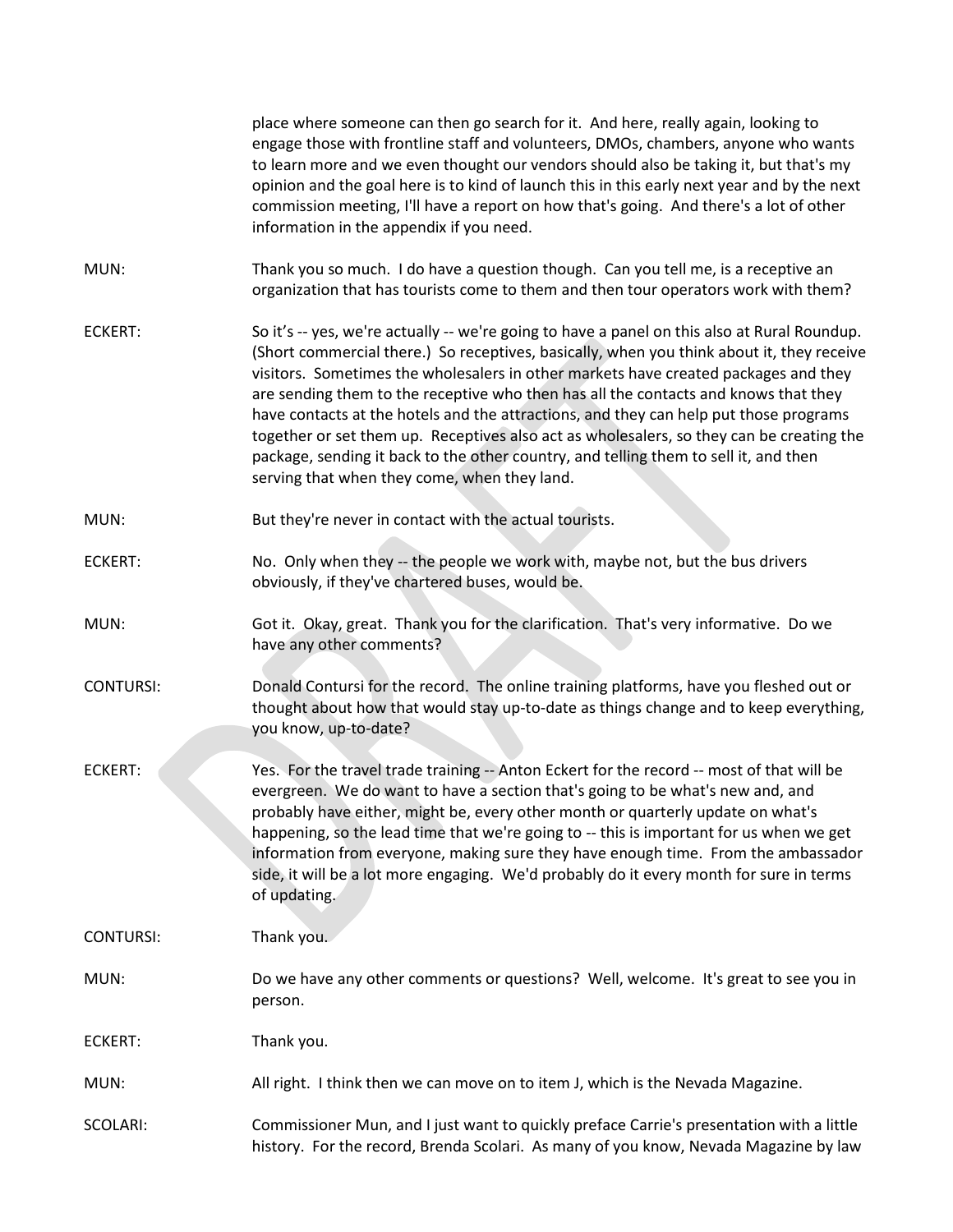and Nevada statute is an enterprise fund, which means it's meant to be self-sustaining as a business and like so many publications over the last decade, it's been struggling in regard to readership and ad revenue, struggling to meet its operational goals in regard to that and there's been a great effort for it to move its content and advertising base to a digital platform but still struggling. It's been an ongoing concern for Travel Nevada, for the department, for the fiscal committees in the legislature and meanwhile, Travel Nevada had a contract with an outside consultant lapse in regard to a production of a visitor's guide, so we have come to a mutual solution that we think is a win-win, which is to have Travel Nevada budget up to \$300K annually to ask Nevada Magazine to produce four seasonal visitors and magazine products. So it will be kind of a new product, a mashup of both forms. It will have some long-form content that will be more of a traditional magazine read when that's appropriate, but will also have the kind of tripplanning resources that a visitor looks for in a guide, so this is Carrie Roussel from the magazine to tell you more. Thank you.

MUN: Great. Welcome, Carrie.

ROUSSEL: For the record, Carrie Roussel, Customer Relations Manager for Nevada Magazine and Visitor Guide. There are six of us on our team and I handle advertising subscriptions, newsstand circulation, rack distribution, sales, shipping, customer service, and the calendar project every year. I'm standing in today for Executive Editor Megg Mueller, who is traveling in Southern Nevada with our associate editor this week, gathering content for eight or nine stories that we plan to run in the remaining three issues throughout 2022. I'm here to update you on the format and business model change. In 2022, we will merge Nevada Magazine and Travel Nevada's visitor guide to become Nevada Magazine and Visitor Guide, a new combined publication that will be printed quarterly and distributed free of charge. Page count will increase to 128 from 96 with a total print run and distribution of 40,000 copies per quarter. The new publication is created and produced by Nevada Magazine staff and we are paid for the production and the editorial by Travel Nevada. Along with that new revenue source, we plan for the 350 to 400% increase in distribution to help us open our advertising revenue to significant new opportunities. The new product is an exciting mix of essential Travel Nevada brand pillars, such as Road Trips, Sagebrush Saloons, and Weird Nevada, along with deeper dives into history and adventure that Nevada Magazine is known for. Going quarterly allows the new product to give readers more information on topics they care about most, which are outdoor recreation, arts and culture, dining, and family-friendly activities. The guides will have a seasonal tone, but we'll hint at the wealth of opportunities that exist when visiting Nevada all year long. Las Vegas and Reno will be included in each guide via multiple channels and now we have the space to speak about rural communities in greater depth. Throughout each issue, we let readers know that there are now four issues each year and how easy it is to sign up for them and receive them for free.

> We have some images, so if I can direct you to the screen. We have some comparison images to show the difference between the layout of Nevada Magazine and what this new piece has turned into. The first screen shows the difference between the table of contents. You see the magazine had just one page with larger feature stories while the Nevada Magazine and Visitor Guide has many more items without as many long-form content pieces. The second slide shows how we have expanded our upfront section into what is now a multiple spread section called Nowhere But Nevada, which provides for a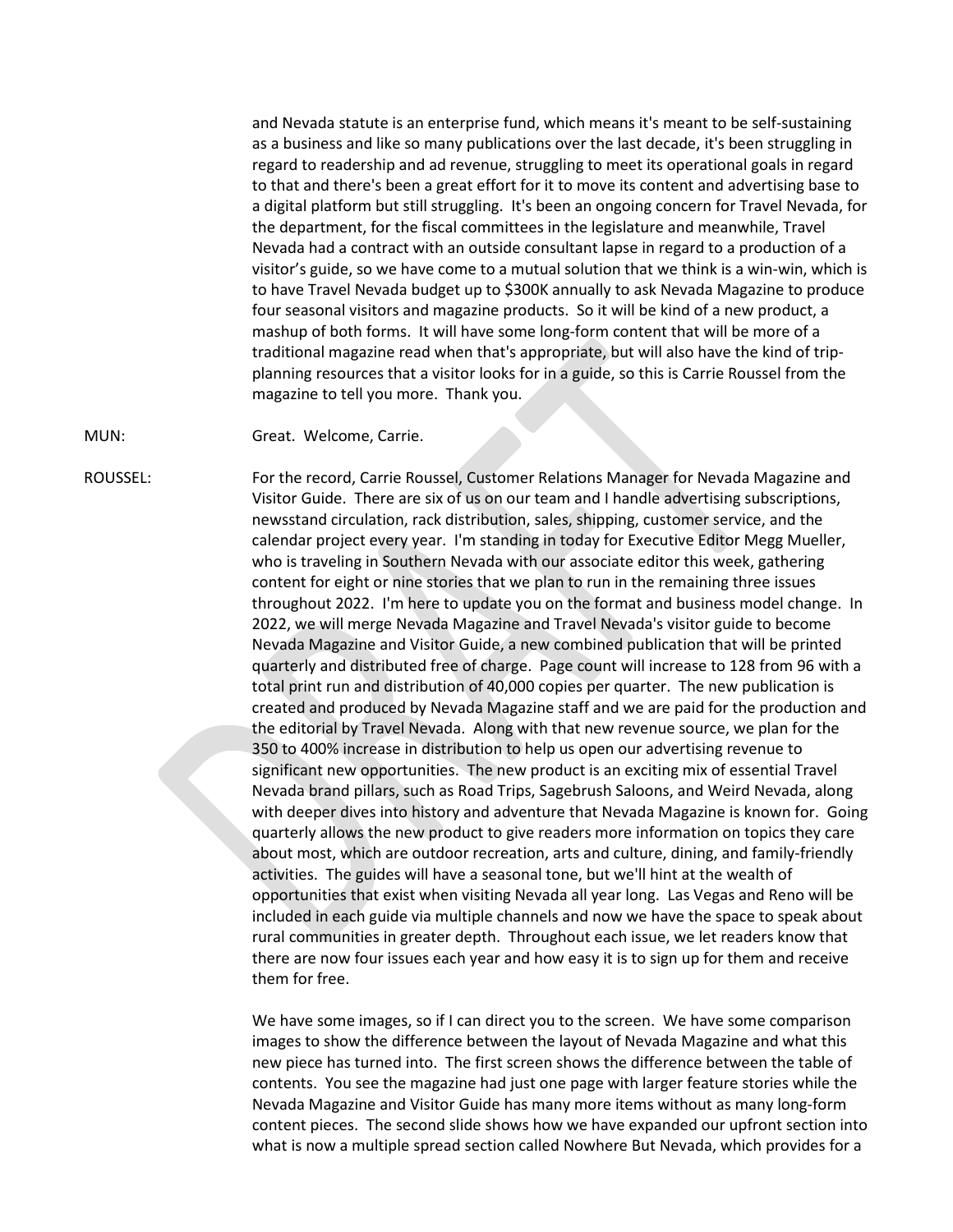|          | bit more elaboration on things specific to the Silver State. The third slide shows a<br>comparison between a previous feature story and an upcoming article on the Earp<br>brothers. As you can see, we went for a cleaner and more approachable design with<br>more calls to action. In this case, the reader is provided tips on becoming immersed in<br>Goldfield with a QR code to access the walking booklet map, along with the suggestion<br>to sign up to become a member of the Goldfield Historical Society. As Brenda<br>mentioned, we do have digital subscriptions available for sale and those are on the rise.<br>A digital sub includes access to everything on our website, including web-only content<br>and an archive of every single issue of Nevada Magazine ever printed available in a PDF<br>format where you can actually turn the pages and download it to your device. So we<br>really like to highlight that as such a great archive of information. As you can see, we<br>were able to fit so many great ideas into these new extra pages, and we have many<br>more things planned. Joining forces with the Travel Nevada content and marketing<br>team has been a great move and I think everyone on both sides agrees. The first issue is<br>essentially ready with final proofing and edits as well as ad placement happening right<br>now and as I mentioned, content is already in the works for the remaining issues and I<br>think everybody's having fun and we're making huge strides forward with this. So we<br>look forward to sharing the first issue, which will be February- March-April '22 issue, and<br>that issue of Nevada Magazine and Visitor Guide releases February 1st, and if you have<br>any questions, I'm available to answer them. |
|----------|------------------------------------------------------------------------------------------------------------------------------------------------------------------------------------------------------------------------------------------------------------------------------------------------------------------------------------------------------------------------------------------------------------------------------------------------------------------------------------------------------------------------------------------------------------------------------------------------------------------------------------------------------------------------------------------------------------------------------------------------------------------------------------------------------------------------------------------------------------------------------------------------------------------------------------------------------------------------------------------------------------------------------------------------------------------------------------------------------------------------------------------------------------------------------------------------------------------------------------------------------------------------------------------------------------------------------------------------------------------------------------------------------------------------------------------------------------------------------------------------------------------------------------------------------------------------------------------------------------------------------------------------------------------------------------------------------------------------------------------------------------------------------------------------|
| MUN:     | Thank you so much for that information. It's very exciting. I do have a couple of<br>questions. If you're online, how much is the subscription?                                                                                                                                                                                                                                                                                                                                                                                                                                                                                                                                                                                                                                                                                                                                                                                                                                                                                                                                                                                                                                                                                                                                                                                                                                                                                                                                                                                                                                                                                                                                                                                                                                                |
| ROUSSEL: | You mean the digital subscription?                                                                                                                                                                                                                                                                                                                                                                                                                                                                                                                                                                                                                                                                                                                                                                                                                                                                                                                                                                                                                                                                                                                                                                                                                                                                                                                                                                                                                                                                                                                                                                                                                                                                                                                                                             |
| MUN:     | Yes.                                                                                                                                                                                                                                                                                                                                                                                                                                                                                                                                                                                                                                                                                                                                                                                                                                                                                                                                                                                                                                                                                                                                                                                                                                                                                                                                                                                                                                                                                                                                                                                                                                                                                                                                                                                           |
| ROUSSEL: | It's \$9.95 a year.                                                                                                                                                                                                                                                                                                                                                                                                                                                                                                                                                                                                                                                                                                                                                                                                                                                                                                                                                                                                                                                                                                                                                                                                                                                                                                                                                                                                                                                                                                                                                                                                                                                                                                                                                                            |
| MUN:     | \$9.95 a year. Oh, that's great. And then if someone were to try to advertise, what<br>would the lead time be since it's a quarterly?                                                                                                                                                                                                                                                                                                                                                                                                                                                                                                                                                                                                                                                                                                                                                                                                                                                                                                                                                                                                                                                                                                                                                                                                                                                                                                                                                                                                                                                                                                                                                                                                                                                          |
| ROUSSEL: | Uh --                                                                                                                                                                                                                                                                                                                                                                                                                                                                                                                                                                                                                                                                                                                                                                                                                                                                                                                                                                                                                                                                                                                                                                                                                                                                                                                                                                                                                                                                                                                                                                                                                                                                                                                                                                                          |
| MUN:     | For, like, events since, it's -- how long in advance?                                                                                                                                                                                                                                                                                                                                                                                                                                                                                                                                                                                                                                                                                                                                                                                                                                                                                                                                                                                                                                                                                                                                                                                                                                                                                                                                                                                                                                                                                                                                                                                                                                                                                                                                          |
| ROUSSEL: | Yes. So I have that right here. So for the, for the upcoming issue, the deadline for the<br>February-March-April issue was yesterday, December 1st. So the deadline is December<br>1st. We send files to press the first week of January, and then it releases in February, so<br>about two months out, although I start working on things about four months out<br>because I need to connect with people and provide people information and email them<br>and re-email them and make sure that they have time to plan it into their budget. A lot<br>of the -- also Carrie Roussel for the record -- a lot of the rural industries, plan on being<br>in, so I just continually work with them and then as soon as their contract is about to<br>expire, we, we work on that in advance, but for a brand-new advertiser, I would say<br>three months in advance.                                                                                                                                                                                                                                                                                                                                                                                                                                                                                                                                                                                                                                                                                                                                                                                                                                                                                                                               |
| MUN:     | Thank you. I love the QR codes. Do we have any other questions or comments?                                                                                                                                                                                                                                                                                                                                                                                                                                                                                                                                                                                                                                                                                                                                                                                                                                                                                                                                                                                                                                                                                                                                                                                                                                                                                                                                                                                                                                                                                                                                                                                                                                                                                                                    |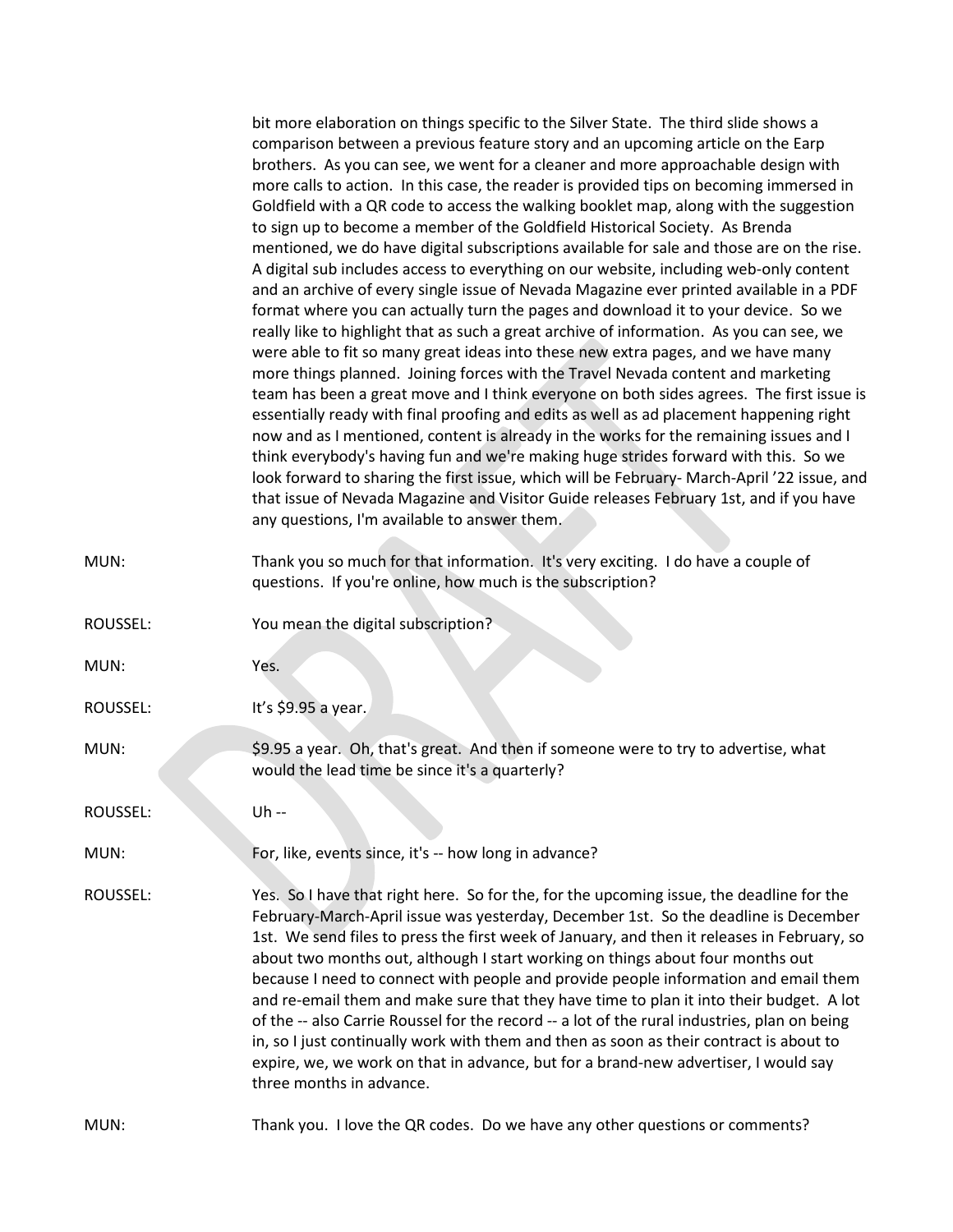| MOON:            | I do have a comment, Madam Chair, if I may. Carrie's very accessible. I can attest to the<br>fact that she calls and she helps plan and she makes sure that the advertisers<br>remember, and she works with us as best as she can, so I do appreciate that and I am<br>looking forward to the new format of having almost a visitor guide every two -- three<br>months rather than just once a year, so I think in terms of at least the rural communities<br>being more visible in those additions in those three times, four times a year, I think that<br>will be a lot more productive for us, so thank you.                                                                                                                                                                                                 |
|------------------|------------------------------------------------------------------------------------------------------------------------------------------------------------------------------------------------------------------------------------------------------------------------------------------------------------------------------------------------------------------------------------------------------------------------------------------------------------------------------------------------------------------------------------------------------------------------------------------------------------------------------------------------------------------------------------------------------------------------------------------------------------------------------------------------------------------|
| ROUSSEL:         | Carrie Roussel for the record. You're welcome, Jane. Thanks for saying that. I do really<br>love it and I love to also place the ads in appropriate locations. We have all this great<br>content, so to place the ads near that or reiterate something that we said in an earlier<br>part of the magazine is super fun, so that's, that's fun for me also.                                                                                                                                                                                                                                                                                                                                                                                                                                                       |
| <b>ESTIPONA:</b> | Edward Estipona for the record. Just to clarify, you may have said it but I didn't hear it.<br>So are the existing subscribers to Nevada Magazine, are they still going to get the<br>printed four times issue or is that just going to go into hotel rooms and those people will<br>be moved to digital?                                                                                                                                                                                                                                                                                                                                                                                                                                                                                                        |
| ROUSSEL:         | Carrie Roussel for the record. Anyone that was an active subscriber for the fall '21 issue<br>will automatically receive each of the four issues that we produce in 2022. Anyone that<br>was expired prior to that issue, which I have a lot of -- because we stopped sending out<br>renewals because we didn't want to receive money for something we were giving out<br>for free -- anyone that was, was expired during that time has the opportunity to go on to<br>TravelNevada.com/guides and request that those issues get shipped to them. Many of<br>my subscribers don't have access to a machine, as they call it, or online presence, so<br>they'll call me and then at that point, I'll open up that webpage and enter the<br>information and have those issues sent directly to them for no charge. |
| <b>ESTIPONA:</b> | Thank you.                                                                                                                                                                                                                                                                                                                                                                                                                                                                                                                                                                                                                                                                                                                                                                                                       |
| MUN:             | I've got -- Cynthia Mun for the record. Just to clarify, so if I don't have a machine, I still<br>want the magazine, I can subscribe even though -- and pay for shipping? Is that what<br>you're saying?                                                                                                                                                                                                                                                                                                                                                                                                                                                                                                                                                                                                         |
| ROUSSEL:         | Carrie Roussel for the record. No, it won't be a subscription so to speak. It will be a<br>request to receive the guide as if you were a consumer calling the Travel Nevada phone<br>center and asking that the guide be sent to you but there will be the option to call and<br>request one guide be sent to you or all four guides be sent to you, so it won't be a<br>subscription. You'll just be entering your information to receive the product.                                                                                                                                                                                                                                                                                                                                                          |
| MUN:             | Got it. And that's just open to anyone who wants it.                                                                                                                                                                                                                                                                                                                                                                                                                                                                                                                                                                                                                                                                                                                                                             |
| ROUSSEL:         | Carrie Roussel for the record. That's correct. Any previous subscribers, anyone<br>interested, anyone who also wants to meet their brother in Las Vegas or Elko, you can<br>go onto the website or call the number, which is my number, and enter your own<br>information and request whatever guide or guides you want, also, any other person that<br>you want to receive the guide or guides.                                                                                                                                                                                                                                                                                                                                                                                                                 |
| MUN:             | Right. Thank you.                                                                                                                                                                                                                                                                                                                                                                                                                                                                                                                                                                                                                                                                                                                                                                                                |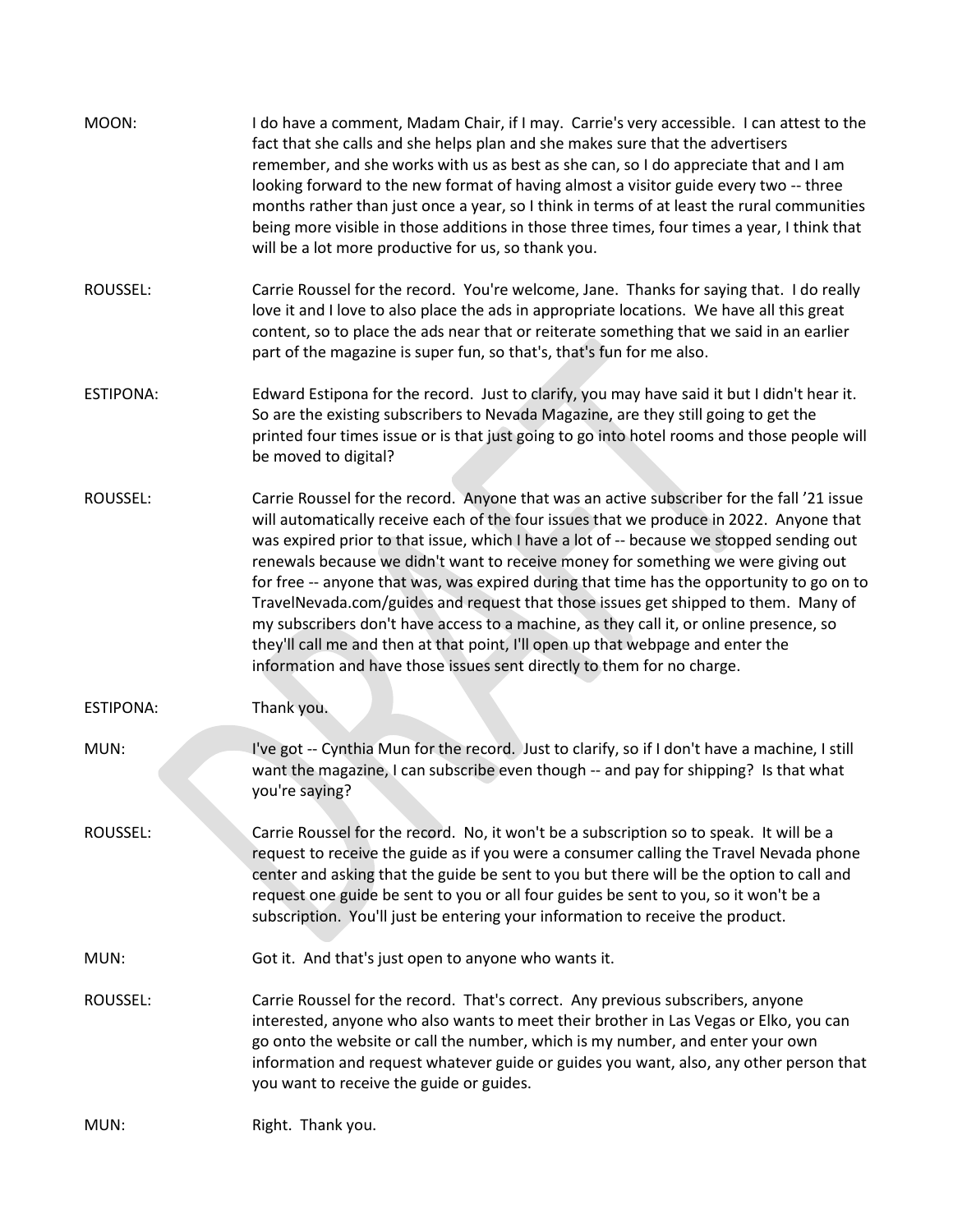| ESTIPONA: | Edward Estipona for the record. So on the digital version, is it an interactive digital |
|-----------|-----------------------------------------------------------------------------------------|
|           | version or is it just a PDF? What type of format is that coming in?                     |

- ROUSSEL: Carrie Roussel for the record. With your digital subscription, you get access to everything on our website. So the website, if you are not a digital subscriber, you can go and you can visit one or two or three screens, three or four screens before a pop-up window shows up and says that you need to subscribe and so when you are a subscriber, you enter your information and you can go and you can view any story or any page on our website, and one of those pages is called Issues along the top and that takes you to a very comprehensive list of every single cover of every single magazine that we've ever produced and you can either -- for, for the current ones, you can click on 'read online' and that will give you the web version of the story. For the ones that we aren't as up-to-date with -- we didn't have on the web, the 1965 issue, for example, your option is to view as a PDF and then that pulls up a PDF of the entire guide that you can actually flip through the pages. So the PDFs are available for all issues. The web stories are available for the stories that we had on the web as a part of web presence.
- ESTIPONA: So -- Edward Estipona for the record -- so to be clear, one of the coolest features that you get with the subscription is you have an archive to every Nevada Magazine issue since the beginning of time, which is pretty awesome.
- ROUSSEL: Carrie Roussel for the record. Yeah, I think, I think so. I would say that that's one of the coolest things. I have had people look up their birth month or the very first one in 1936. I don't know if you know, but Nevada Magazine started out as Nevada Highways and Parks and it was a brochure that the Department of Transportation printed and passed out to tell people what new roads were available to travel and then, along the timeline, it eventually went to economic development and then tourism as a part of that educational component, but yeah, 1936, the very first issue, which we don't have a complete copy of. Ours is a photocopy, and so we're looking for that issue. If you saw in the magazine, there's an ad requesting that issue, that very first issue, but that one is available as a turning book, and you can see exactly where Nevada Magazine in its very original form started.
- ESTIPONA: Edward Estipona for the record. Thank you. Also you just gave me a great idea. So M.E., think about this. Anybody who subscribes or has signed on to our site that they, under birthday, would get some awesome story about Nevada.
- ROUSSEL: Carrie Rousell for the record. I did just want to mention one more thing as a part of the website. We do have a shop page, so if anybody's looking for Christmas gifts, that's available. We have the calendar and the book and t-shirts and so we have all of that available online as well and I ship them next day.
- LAGAN: Carrie, Jill Lagan for the record. Can you elaborate on why we actually ask them to be a subscriber? Is that so that we can garner their email addresses, information, data, statistics, and if, if that is available for the different partners around the state, that information for us to potentially send our own individual information to as like a lead sheet?
- ROUSSEL: Carrie Roussel for the record. Are you asking why we want people to become digital subscribers, Jill?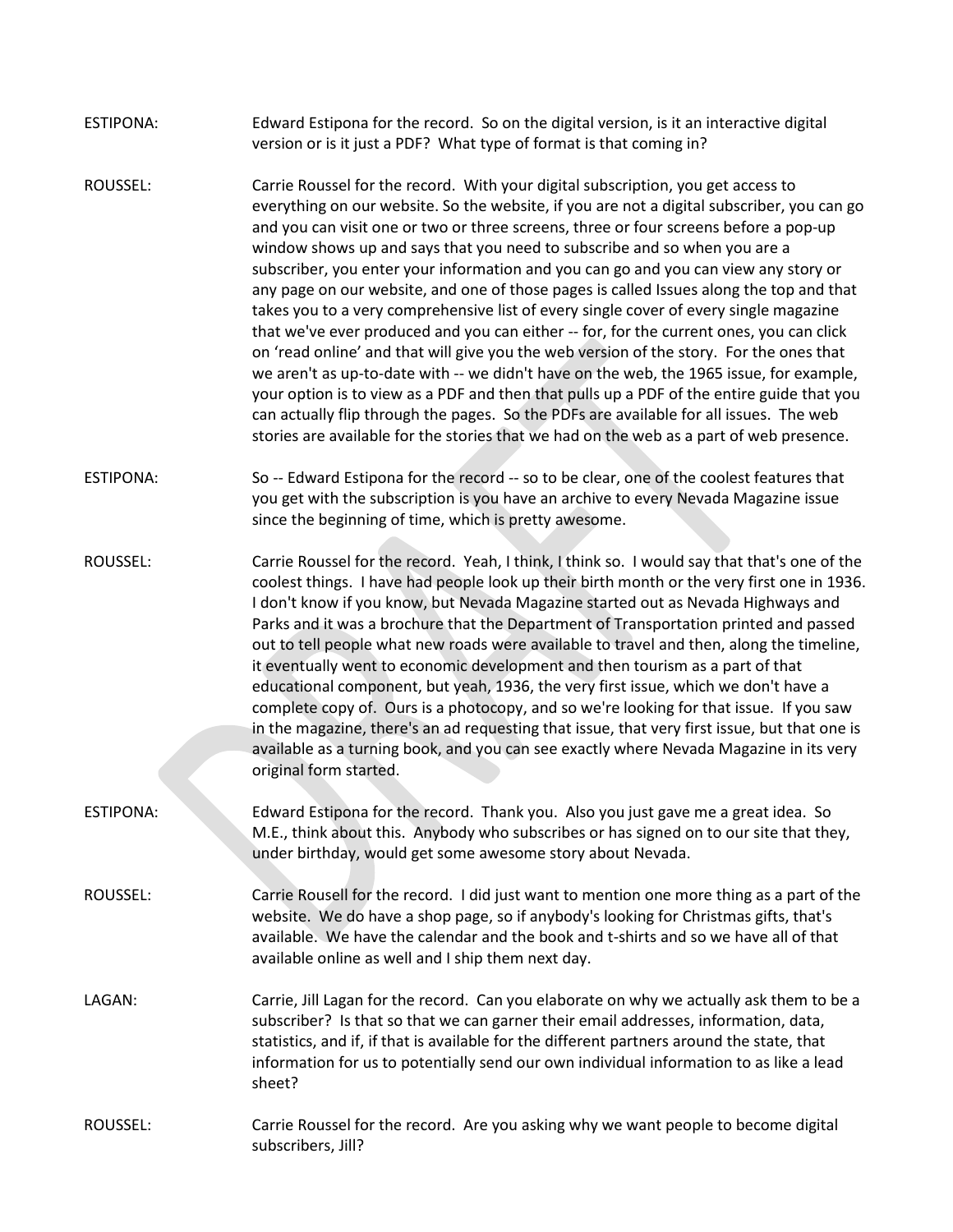| LAGAN: | Yes, exactly. I mean obviously you're trying to collect their information. Is that for |
|--------|----------------------------------------------------------------------------------------|
|        | future purposes or is it just so that you have an idea of how many people are          |
|        | interested?                                                                            |

ROUSSEL: Carrie Roussel for the record. Honestly, we want them to become digital subscribers so that they can benefit from the wealth of information and the amazing collection of Nevada Magazines that we have available. We do capture information and use that as a part of our e-newsletters that we send out every year. I sell advertising in the enewsletters and on the website and so every bit of information that we have increases our reach and increases the benefit to our advertisers, so I think that it's really comprehensive. We want to share what we have. We want people to know what there is to do. We want them to know the history. We want to collect their information so that we can collect their money and that we can collect money from advertisers and grow all of it.

LAGAN: Excellent. Thank you.

MUN: Any other questions?

CONTURSI: Donald Contursi for the record. The print format, will that remain the same size, 8-1/2 by 11, as previous years?

ROUSSEL: Carrie Roussel for the record. We adopted the size of the visitor's guide so that we can maintain ability to place in racks through Certified Folder display. They have a certain size, and we wanted to make sure that we could still fit into that. We, Nevada Magazine was just slightly larger, so our ad sizes have changed a little bit. The final piece has changed a little bit. As I mentioned, we went up 32 pages, so the magazine grows and I do believe that the previous version of the visitor's guide might have been four pages smaller, so the 2021 Annual Visitors Guide was 124 and we're now 128 pages, so slight different changes. People won't notice. Most people won't notice, although my subscribers will notice because they keep every issue on a rack so that they can go back and use them and see them, so they'll, they'll see this slight change in size, but most people won't.

CONTURSI: Donald Contursi for the record. So this will get distributed through Certified Folder and get into more hands?

ROUSSEL: Carrie Roussel for the record. Yeah, the increase in distribution for Nevada Magazine is 358% all the way up to 380% for magazine views and I'm working with Certified Folder to get it placed throughout the Western states and slightly beyond. We already have those in place and we've got the contracts in place and we're continuing to move forward with that distribution through Certified and one thing that's great about the quarterly publication is that we can adjust as necessary with our printer. We use Hudson Reprint in Utah and we have the ability to fluctuate numbers if we need to. They know that this is new for us and that if we need more, we can print more and so, yes, Certified Folder is our rack distributor.

CONTURSI: Fantastic. Thank you.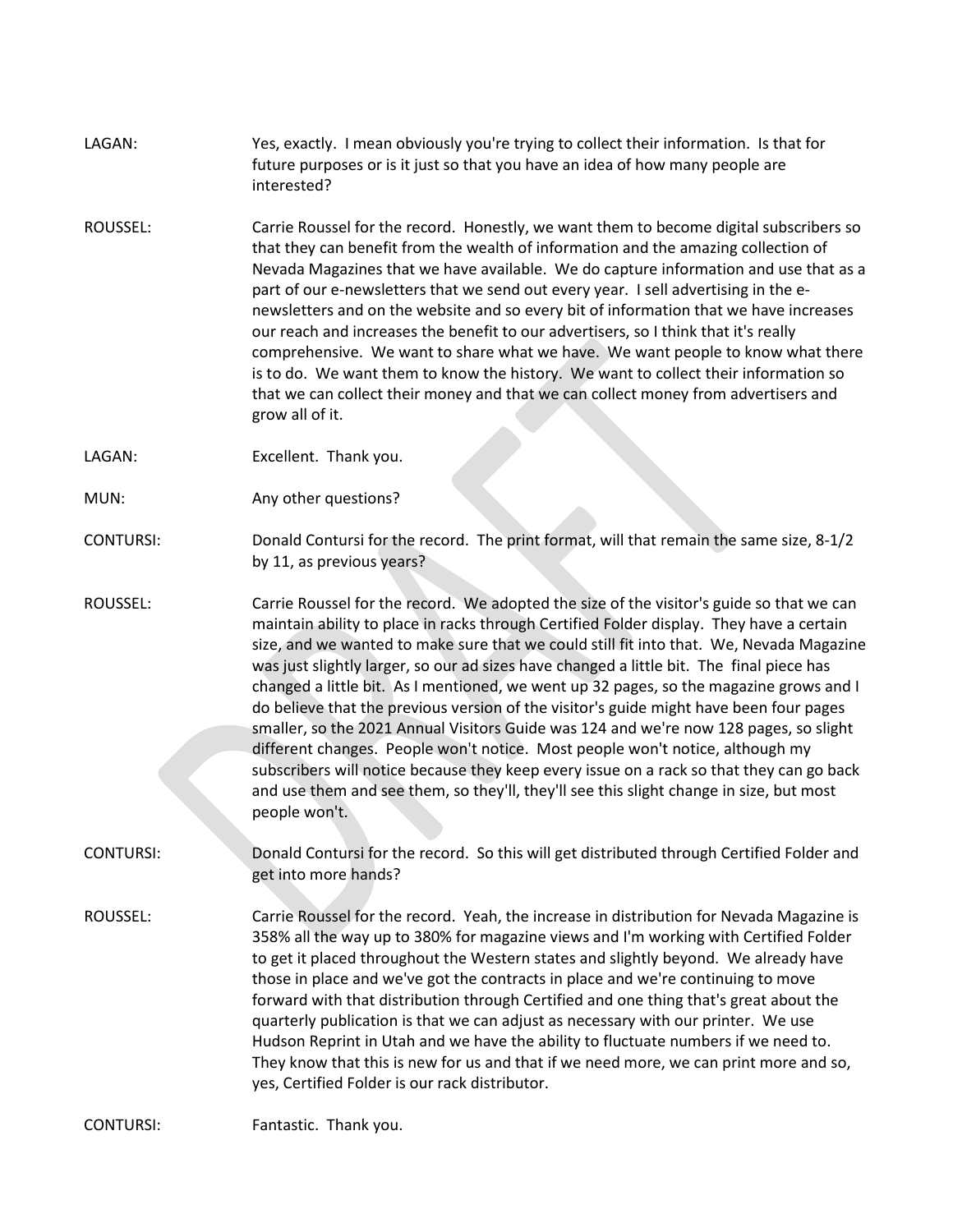| MUN:             | Any other comments? All right. Well, thank you, Carrie and thank you, Director Scolari<br>for coming up with this unique idea strategy and I look forward to hearing more about<br>its success, so, thank you. We are going to move on to the next item, which is K, which<br>is to appoint an interim Vice-Chair. I'm currently the Vice-Chair and as you know, we<br>currently do not have a Lieutenant Governor in Nevada and Kate Marshall was the Chair<br>and to make it so, in the event that I am not able to attend meetings or for any event, I<br>thought it would be best for the Commission to have an interim Vice-Chair, so I would<br>like to, if there aren't any questions, I would like to appoint Commissioner Julie Pazina<br>as the interim Vice-Chair and if there are no questions or comments, I would like to have<br>a motion for this appointment. |
|------------------|--------------------------------------------------------------------------------------------------------------------------------------------------------------------------------------------------------------------------------------------------------------------------------------------------------------------------------------------------------------------------------------------------------------------------------------------------------------------------------------------------------------------------------------------------------------------------------------------------------------------------------------------------------------------------------------------------------------------------------------------------------------------------------------------------------------------------------------------------------------------------------|
| <b>ESTIPONA:</b> | Edward Estipona for the record. I would like to make a motion to appoint Commissioner<br>Pazina as interim Vice-Chair.                                                                                                                                                                                                                                                                                                                                                                                                                                                                                                                                                                                                                                                                                                                                                         |
| MUN:             | Do we have a second?                                                                                                                                                                                                                                                                                                                                                                                                                                                                                                                                                                                                                                                                                                                                                                                                                                                           |
| <b>HARRIS:</b>   | Second.                                                                                                                                                                                                                                                                                                                                                                                                                                                                                                                                                                                                                                                                                                                                                                                                                                                                        |
| MUN:             | Who was that?                                                                                                                                                                                                                                                                                                                                                                                                                                                                                                                                                                                                                                                                                                                                                                                                                                                                  |
| <b>HARRIS:</b>   | For the record, Charles Harris.                                                                                                                                                                                                                                                                                                                                                                                                                                                                                                                                                                                                                                                                                                                                                                                                                                                |
| MUN:             | Oh, thank you. So we have a motion and a second and for all those in favor of                                                                                                                                                                                                                                                                                                                                                                                                                                                                                                                                                                                                                                                                                                                                                                                                  |
| MULTIPLE:        | appointing Commissioner Julie Pazina as the interim Vice-Chair, please say aye.<br>Aye.                                                                                                                                                                                                                                                                                                                                                                                                                                                                                                                                                                                                                                                                                                                                                                                        |
| MUN:             | Any opposed? Okay. We have a new interim Vice-chair. Congratulations.                                                                                                                                                                                                                                                                                                                                                                                                                                                                                                                                                                                                                                                                                                                                                                                                          |
| PAZINA:          | All right. Thank you so much.                                                                                                                                                                                                                                                                                                                                                                                                                                                                                                                                                                                                                                                                                                                                                                                                                                                  |
| MUN:             | Okay.                                                                                                                                                                                                                                                                                                                                                                                                                                                                                                                                                                                                                                                                                                                                                                                                                                                                          |
| PAZINA:          | This is Julie Pazina for the record and I would like to point out that I recused myself from<br>that vote and to thank very much Vice-Chair Mun and the entire commission because<br>this has really been, in Travel Nevada, this has been one of my great joys and passions<br>serving on this commission and thank you so much to all of you who worked so hard to<br>make these meetings happen, so thank you.                                                                                                                                                                                                                                                                                                                                                                                                                                                              |
| MUN:             | Thank you so much. Our last item for action today is regarding upcoming meetings for<br>2022. Director Scolari has some suggested dates, I believe.                                                                                                                                                                                                                                                                                                                                                                                                                                                                                                                                                                                                                                                                                                                            |
| SCOLARI:         | I think we are going to survey for dates. I, of course, want to get the meetings on your<br>calendar as soon as possible, but COVID circumstances notwithstanding, I also want to<br>survey for our interest in holding commission meetings here in the chambers live or if<br>you'd like to do some of them via Zoom, if that's more convenient. I also want to<br>incorporate at least two commission workshops a year and I would love for those to be<br>in-person and informal, so I believe what we'll do is survey for dates and then one of us<br>will give you a call and we'll just talk to you about the other matters and get it all<br>resolved as quickly as possible so it's calendared. How does that sound?                                                                                                                                                   |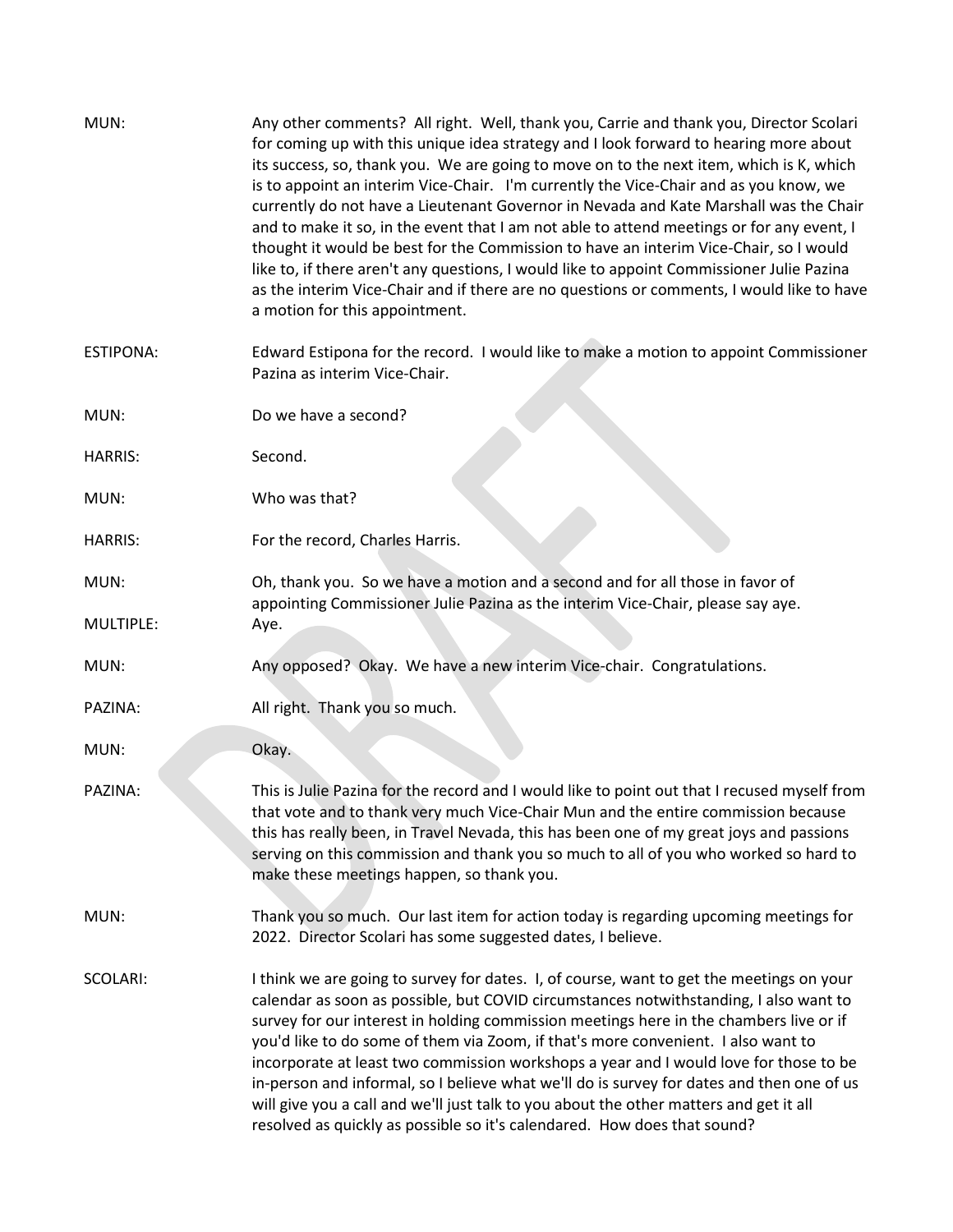| MUN:     | I think that's a yes from everybody here.                                                                                                                                                                                                                                                                                                                                                                                                                                                                                                                                                                                                                                                                                                                                                                                                                                                                                                                                                                                                                                                                                                                                                                                                                                                                                                                                                                                                                                                                                                                                                                                                                                                                                                                                       |
|----------|---------------------------------------------------------------------------------------------------------------------------------------------------------------------------------------------------------------------------------------------------------------------------------------------------------------------------------------------------------------------------------------------------------------------------------------------------------------------------------------------------------------------------------------------------------------------------------------------------------------------------------------------------------------------------------------------------------------------------------------------------------------------------------------------------------------------------------------------------------------------------------------------------------------------------------------------------------------------------------------------------------------------------------------------------------------------------------------------------------------------------------------------------------------------------------------------------------------------------------------------------------------------------------------------------------------------------------------------------------------------------------------------------------------------------------------------------------------------------------------------------------------------------------------------------------------------------------------------------------------------------------------------------------------------------------------------------------------------------------------------------------------------------------|
| SCOLARI: | All right. Very good.                                                                                                                                                                                                                                                                                                                                                                                                                                                                                                                                                                                                                                                                                                                                                                                                                                                                                                                                                                                                                                                                                                                                                                                                                                                                                                                                                                                                                                                                                                                                                                                                                                                                                                                                                           |
| MUN:     | All right.                                                                                                                                                                                                                                                                                                                                                                                                                                                                                                                                                                                                                                                                                                                                                                                                                                                                                                                                                                                                                                                                                                                                                                                                                                                                                                                                                                                                                                                                                                                                                                                                                                                                                                                                                                      |
| SCOLARI: | Thank you.                                                                                                                                                                                                                                                                                                                                                                                                                                                                                                                                                                                                                                                                                                                                                                                                                                                                                                                                                                                                                                                                                                                                                                                                                                                                                                                                                                                                                                                                                                                                                                                                                                                                                                                                                                      |
| MUN:     | So, I guess we still need a motion, is that correct? No. Okay. All right. All right. So then<br>I think those are all the items on the agenda, so before we wrap up today's meeting, do<br>we have any other comments from the commissioners?                                                                                                                                                                                                                                                                                                                                                                                                                                                                                                                                                                                                                                                                                                                                                                                                                                                                                                                                                                                                                                                                                                                                                                                                                                                                                                                                                                                                                                                                                                                                   |
| MOON:    | Madam Chair, if I may? Jane Moon for the record. I was trying to be very careful about<br>the vote for the marketing grant, so I neglected to thank Shari Davis again. She works<br>very hard for these grants and for our rural communities and all communities and<br>everyone who is applying for a grant. She calls each and every one of the grantees, gets<br>clarifications and knows basically the grants inside and out, so I really, truly appreciate<br>you, Shari, for all that you do and all Travel Nevada making accessible the grant funding<br>for this last cycle. A lot of us in the rural communities are not able to do what the larger<br>communities can do, so we depend on these grants to be able to invite the rest of the<br>world, and I'm going big, yes, the world, to our communities and to Nevada. So thank<br>you very much, Travel Nevada, for all that you do and thank you, Shari, for always taking<br>care of us, holding our hands and the rules. And I also want to say that in the time that<br>we've been in this pandemic and still not having had in-person kind of meetings and<br>such, I've talked to someone from Travel Nevada at least, if not every day, every other<br>day, so you are there and I appreciate that in that you keep us together in our<br>communities. Angie is probably someone I don't talk to directly, but secondarily<br>through Shari and probably through M.E. and I have not yet met Mikalee. I think I've<br>said that correctly. Yes. But every one of you sitting out there in Travel Nevada I speak<br>to on a normal basis, so I thank you and I thank you for getting us through this<br>pandemic, and I look forward to being with you and working with you as we open up to<br>the world. |
| MUN:     | Thank you, Commissioner Moon. Yes.                                                                                                                                                                                                                                                                                                                                                                                                                                                                                                                                                                                                                                                                                                                                                                                                                                                                                                                                                                                                                                                                                                                                                                                                                                                                                                                                                                                                                                                                                                                                                                                                                                                                                                                                              |
| PAZINA:  | Juliana Pazina for the record. I also wanted to second what Commissioner Moon said<br>and really just thank Travel Nevada so much for all the hard work that goes behind these<br>meetings, for all of the work you've done in the midst of a pandemic when there<br>weren't as many team members to split up that work, so thank you so much to all of you<br>and, Shari, just to, again, second what Commissioner Moon shared. I mean, it is just so<br>much work that goes into the rural grants and it's one of the highlights I have, at least<br>reading through all of the amazing projects that are happening around the state, so<br>thank you so much everyone for your hard work, and it's amazing to be back in-person<br>and see all of everyone's face, so thank you.                                                                                                                                                                                                                                                                                                                                                                                                                                                                                                                                                                                                                                                                                                                                                                                                                                                                                                                                                                                             |
| MUN:     | Thank you. Yes, it's been two years and thank you to all the commissioners who showed<br>up in person and to the commissioners down in Las Vegas. Thank you for joining us and<br>I think we are now ready for -- if there aren't any more commissioner comments?<br>Nope. Okay.                                                                                                                                                                                                                                                                                                                                                                                                                                                                                                                                                                                                                                                                                                                                                                                                                                                                                                                                                                                                                                                                                                                                                                                                                                                                                                                                                                                                                                                                                                |